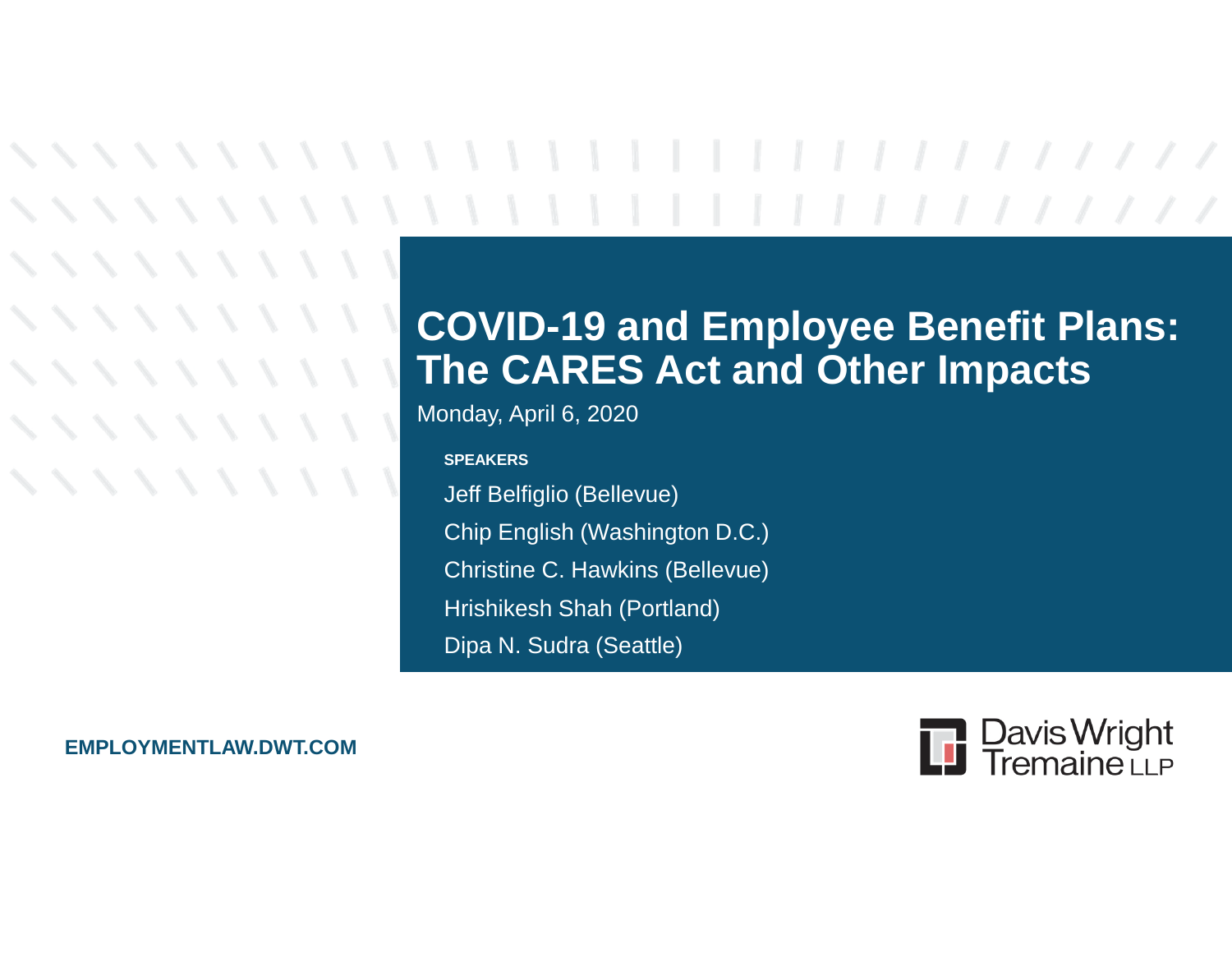#### **COVID-19 and Benefit Plans: Topics for Today**

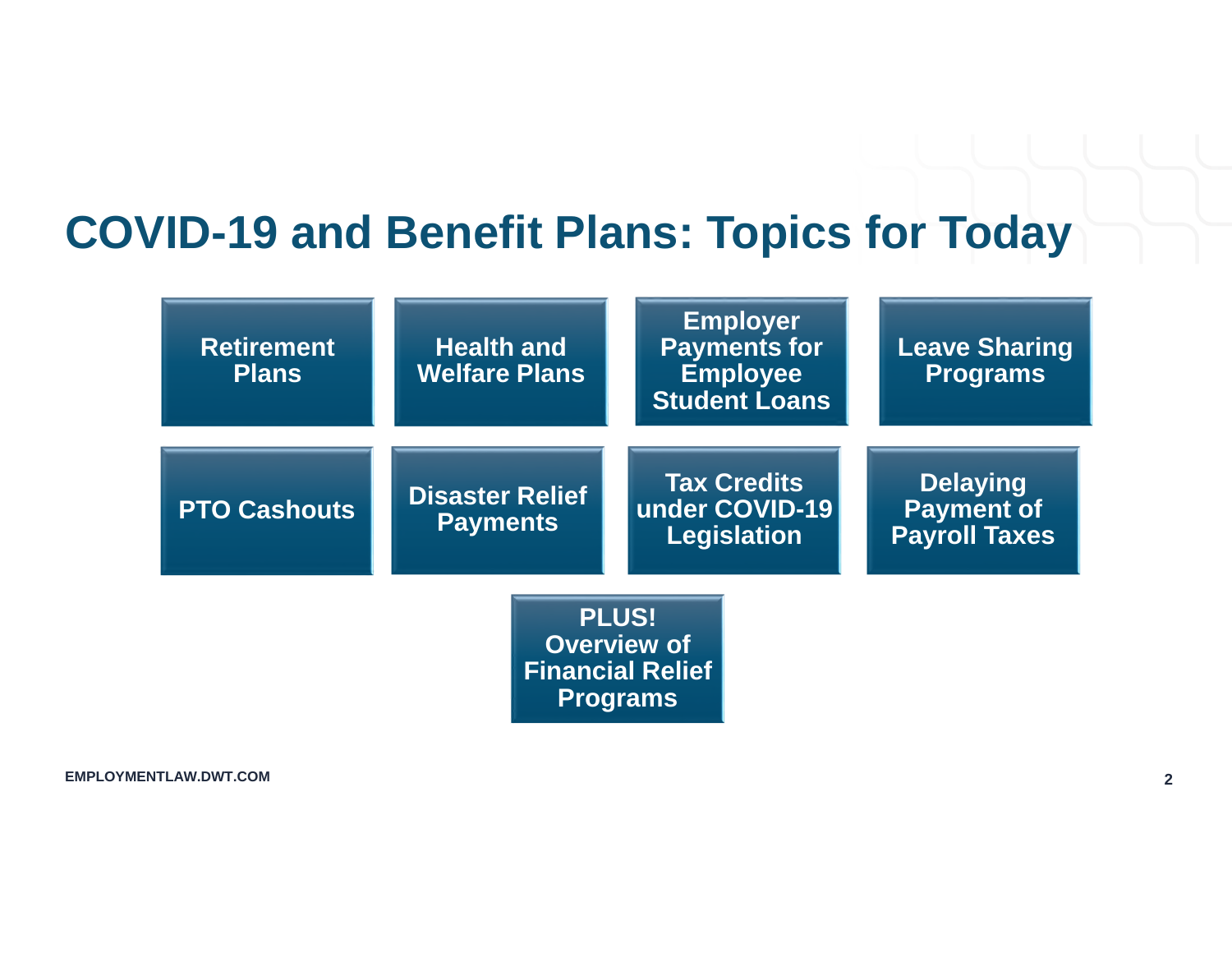

#### **Retirement Plans**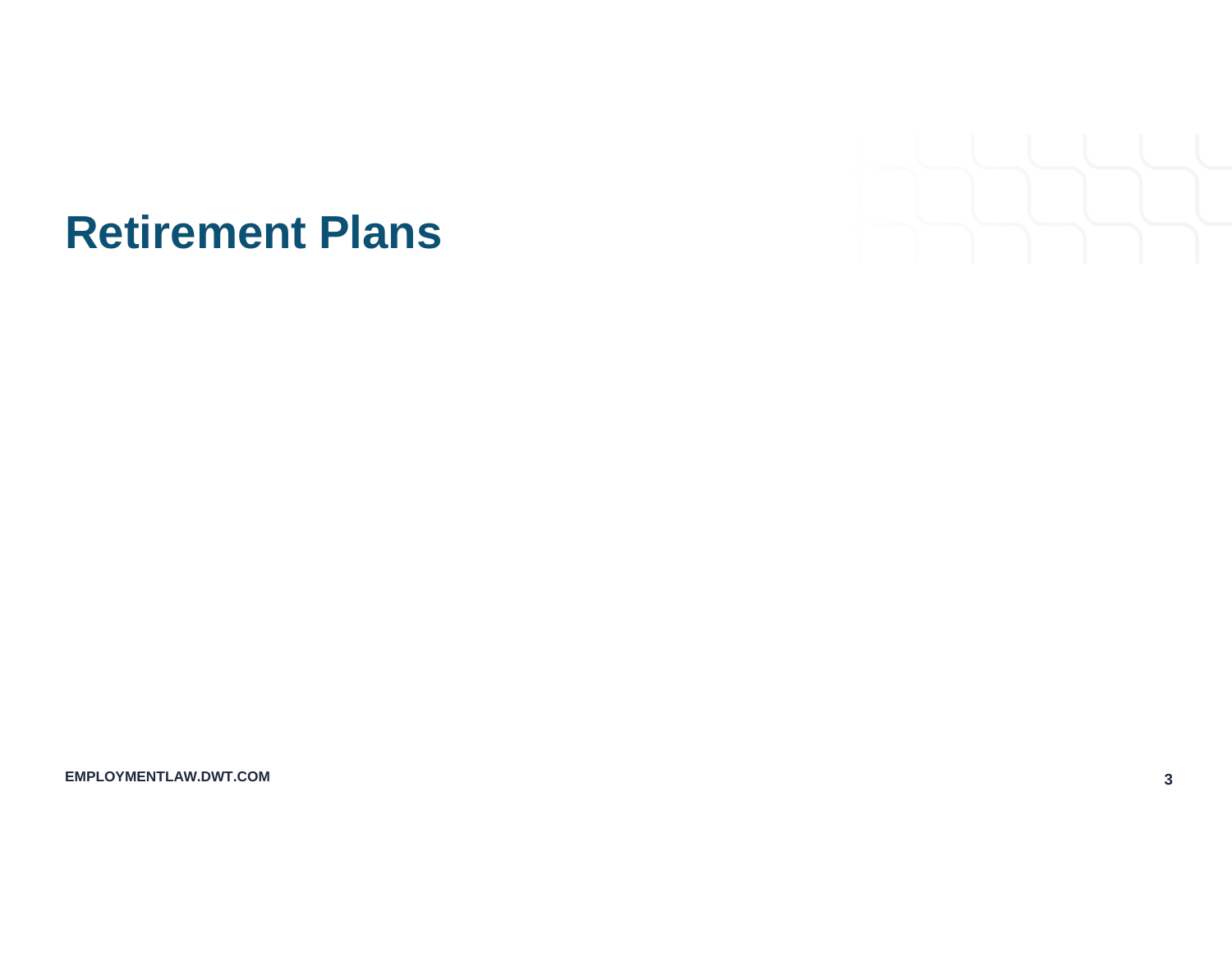

- New CARES Act "Coronavirus Related Distributions" (Plans and IRAs)
	- Up to \$100,000 per person, without 10% penalty or 20% withholding
	- Taxes spread over 3 years, can be repaid to plan within 3 years, treated as rollover
	- Available to participant diagnosed with COVID-19, or spouse or dependent diagnosed, or experienced "adverse financial consequences" as a result of a quarantine, furlough, layoff, reduction in hours, or inability to work due to lack of child care due to the virus
	- Plan can rely on the participant's certification that he or she meets these conditions
	- Only available during 2020

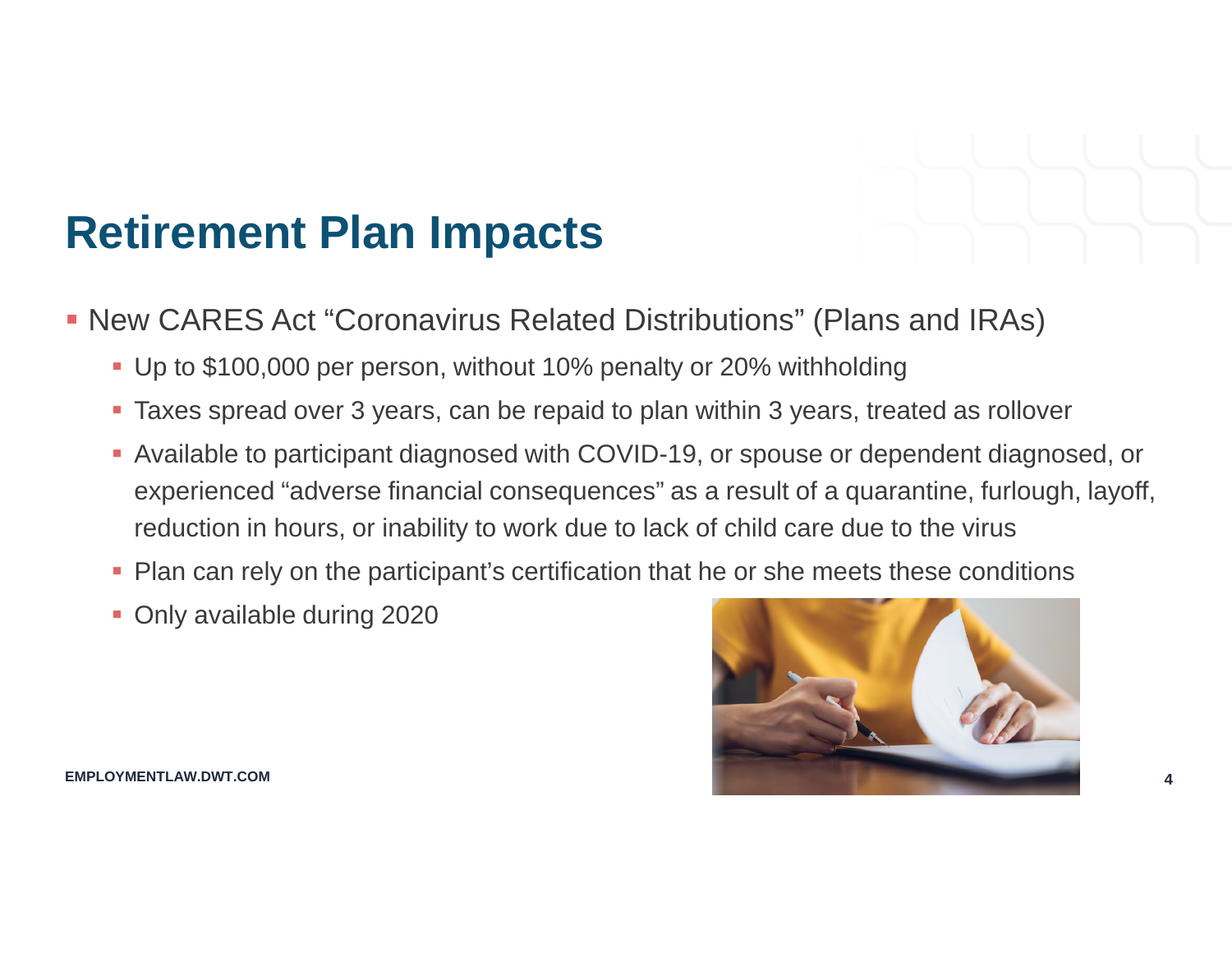

#### CARES Act Loan Expansion and Relief

- Applies to same category of participants as withdrawals
- Loan limit increased from \$50,000/50% of vested balance to \$100,000/100% of vested balance, payable over 6 years
- Existing loan payments due from enactment to 12/31/2020 can be deferred one year (with interest), loan term extended and remaining payments reamortized
- Only available for **180 days** from date of enactment (Sept. 23, 2020)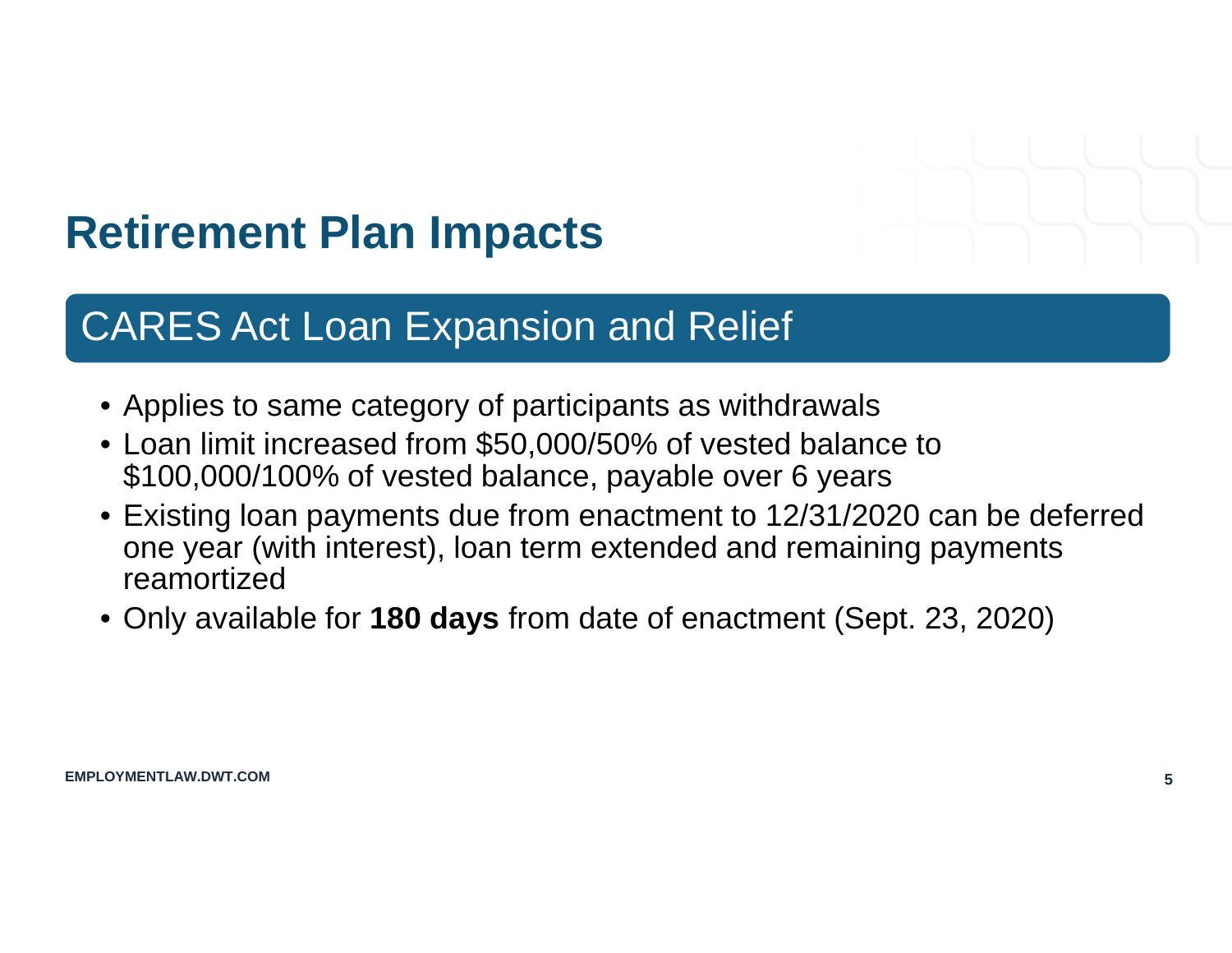

- CARES Act RMD deferral (Plans and IRAs)—all participants
	- Required beginning date in 2020 (turned 70-1/2 in 2019) deferred one year
	- Required minimum distributions due in 2020 deferred one year
	- Does not apply to DB plans
	- Recall SECURE Act already delayed RBD until 2022 for those turning 70-1/2 this year
- All of these CARES provisions are optional, but many TPAs already moving quickly to implement them all, unless plan opts out
	- Could tailor design, for example allow loans only for active participants
- Amendments not required until 2022, retroactively to when put into operation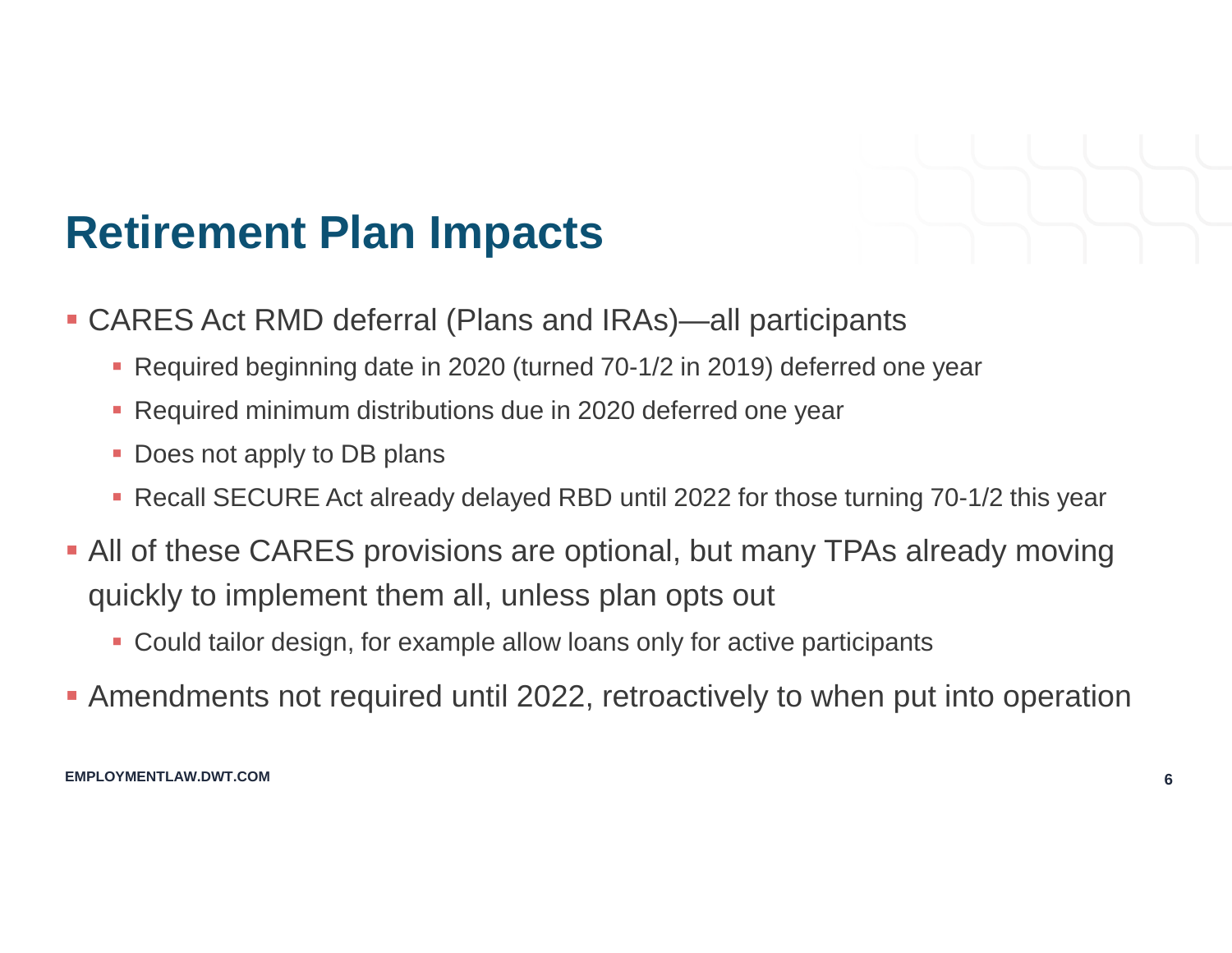#### Other distribution options

- Age 59-1/2 withdrawals, profit sharing withdrawals, hardship due to "major disaster"
- Allow additional loans during year

#### CARES defined benefit plan relief

- Can delay minimum funding contributions for 2020 for one year, with interest
- Can use last year's funded status to avoid triggering benefit restrictions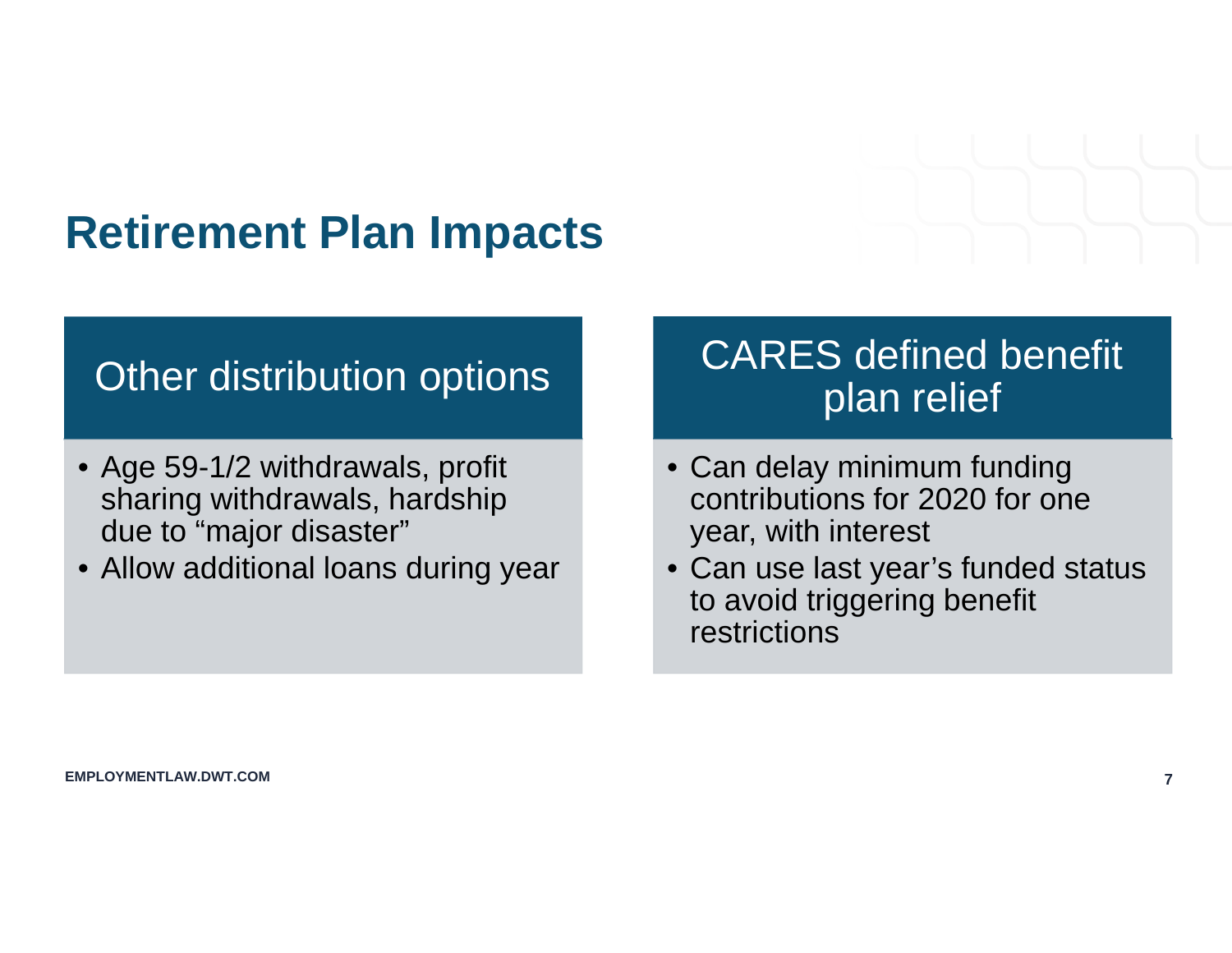

- **Suspending Matching and other Contributions** 
	- NOTE: in most cases must send 45-day 204(h) notice by April 15 to freeze DB or MPP
	- Can generally suspend discretionary match or profit sharing at will; check plan on who has authority and action required (often just a Board resolution)
	- Fixed formula plans will require plan amendment but no prescribed notice
	- Safe Harbor match or 3% contribution can be suspended if power reserved in annual notice or operating at a loss
		- 30 days prior notice before effective date
		- **Must amend plan, subject to ADP/ACP testing for entire year**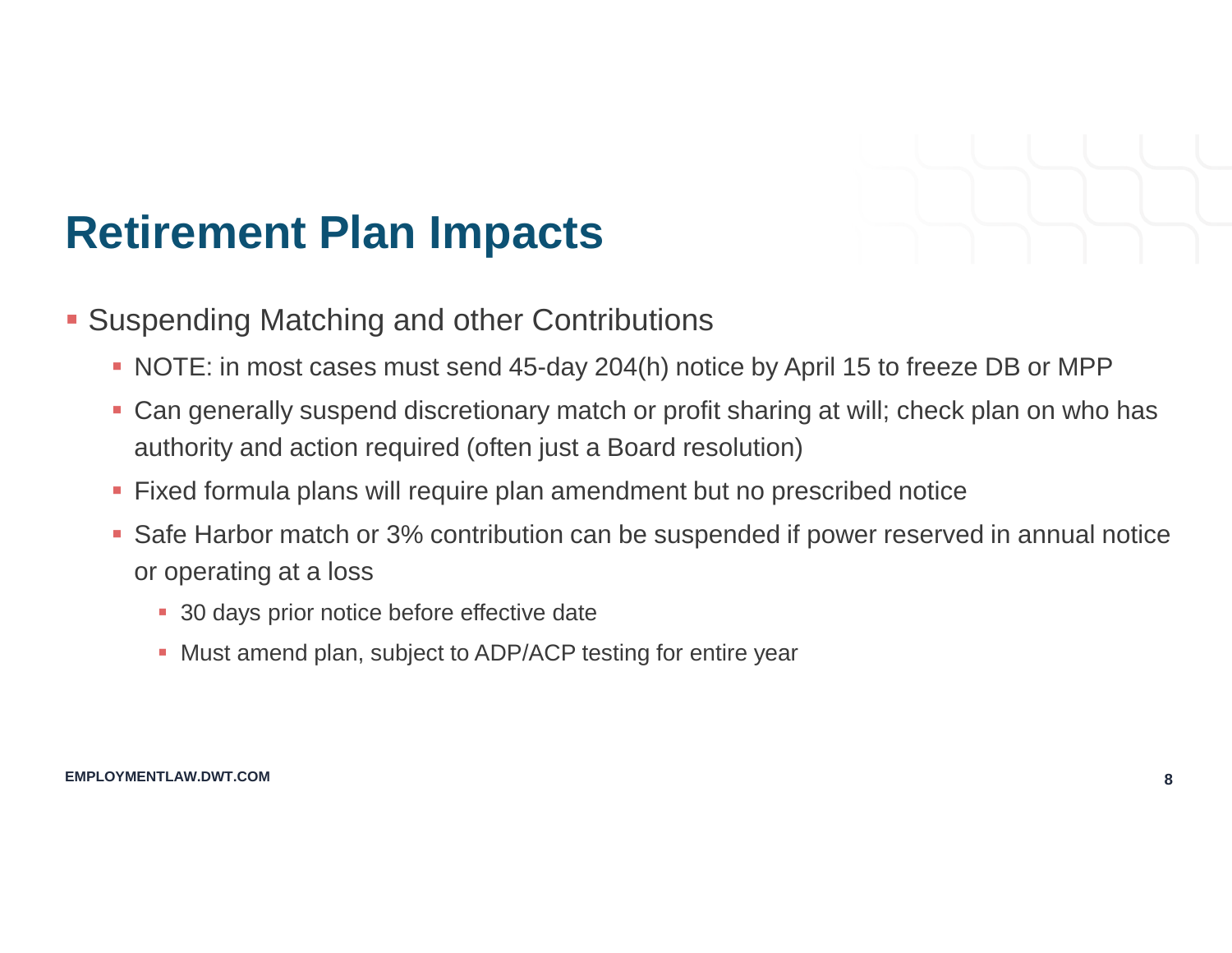

- **Partial Plan Termination** 
	- **Reduction in participation of 20% or more raises presumption of** partial termination
	- **IRS** guidance says to measure at end of plan year, so if enough employees are rehired, may not arise
	- **If does occur, consequence is that anyone who terminated** during 2020 becomes fully vested, if not already
		- **If unvested amounts were forfeited, must be restored; may want to** wait until year-end
		- **-** Does not allow distributions to active participants like full termination

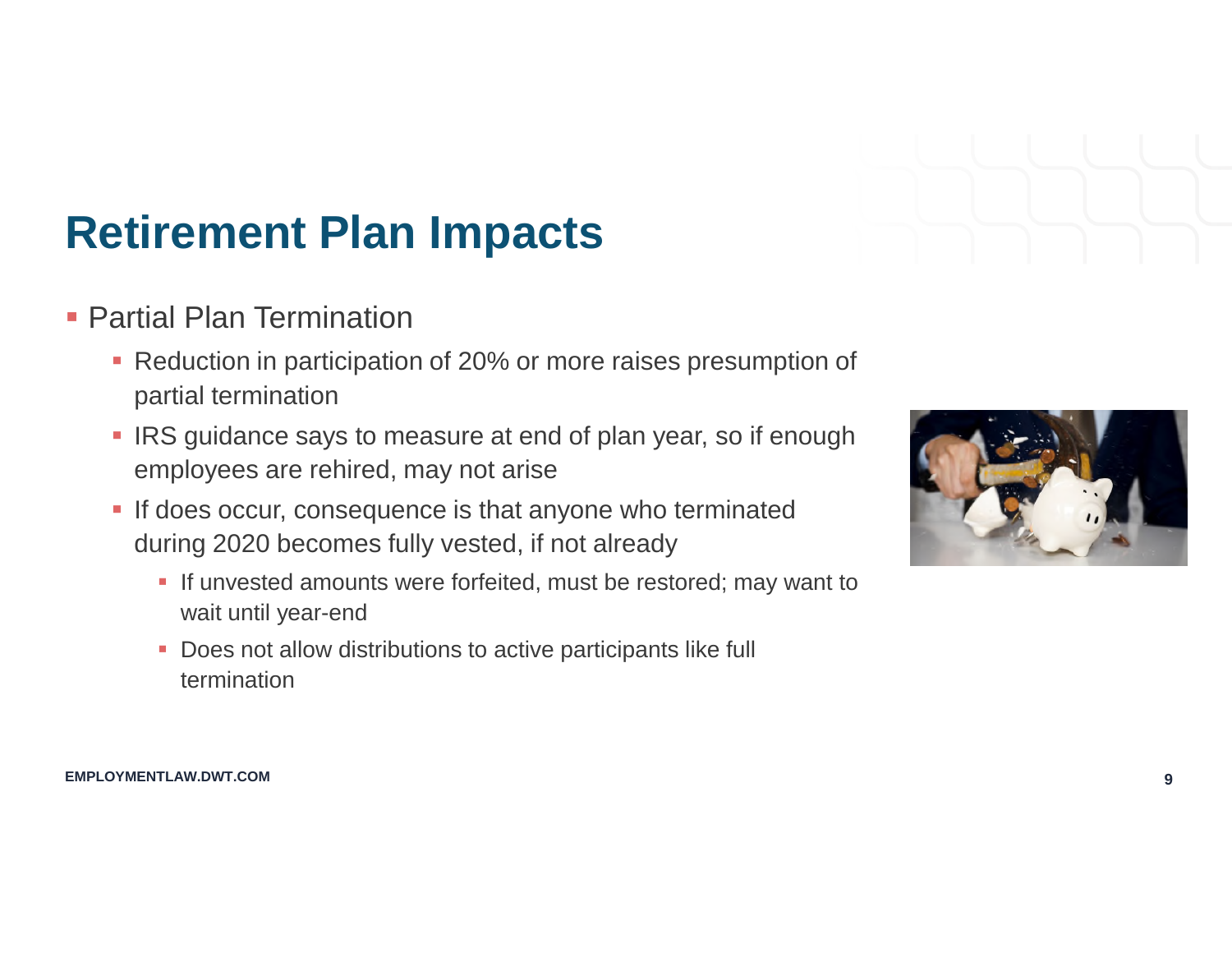

#### **Health and Welfare Plans**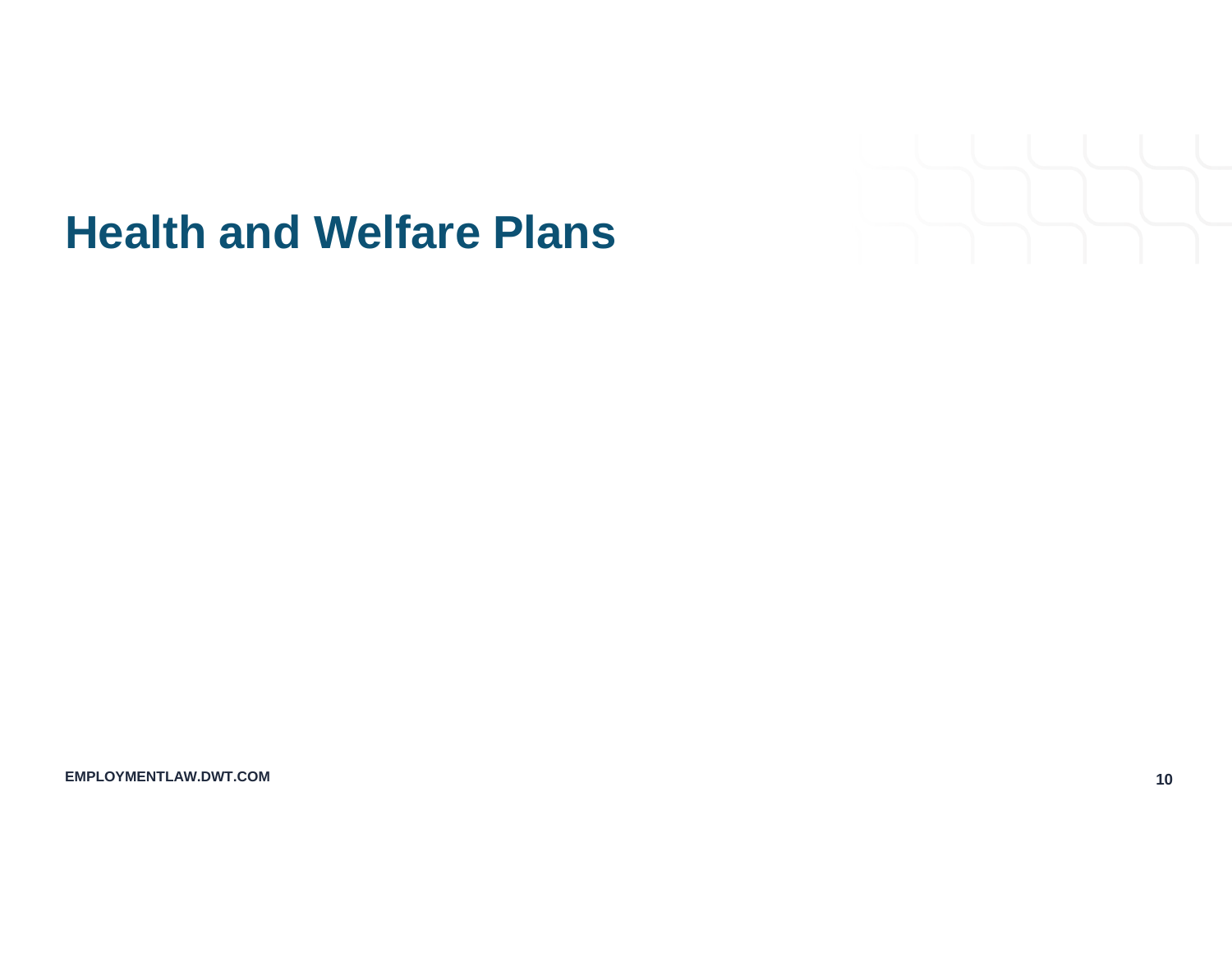#### **CARES Act: Medical Plan Coverage**

#### **Provisions**

- Cover COVID-19 testing w/o cost sharing
- Even for not-yet-FDA approved tests
- No prior authorization or medical management requirements
- Cover related doctor visit

#### **Provisions**

- All qualifying preventive services or vaccines for COVID-19
- HDHP OK to cover testing/treatment for COVID-19 w/o regard to deductible (IRS Notice 2020-15)
- Provisions expire when emergency deemed ended (except vaccine)

#### **Action Item**

- Confirm medical plan carriers have made these changes
- Inform participants via SMM
- Coverage of coronavirus treatment without cost-sharing?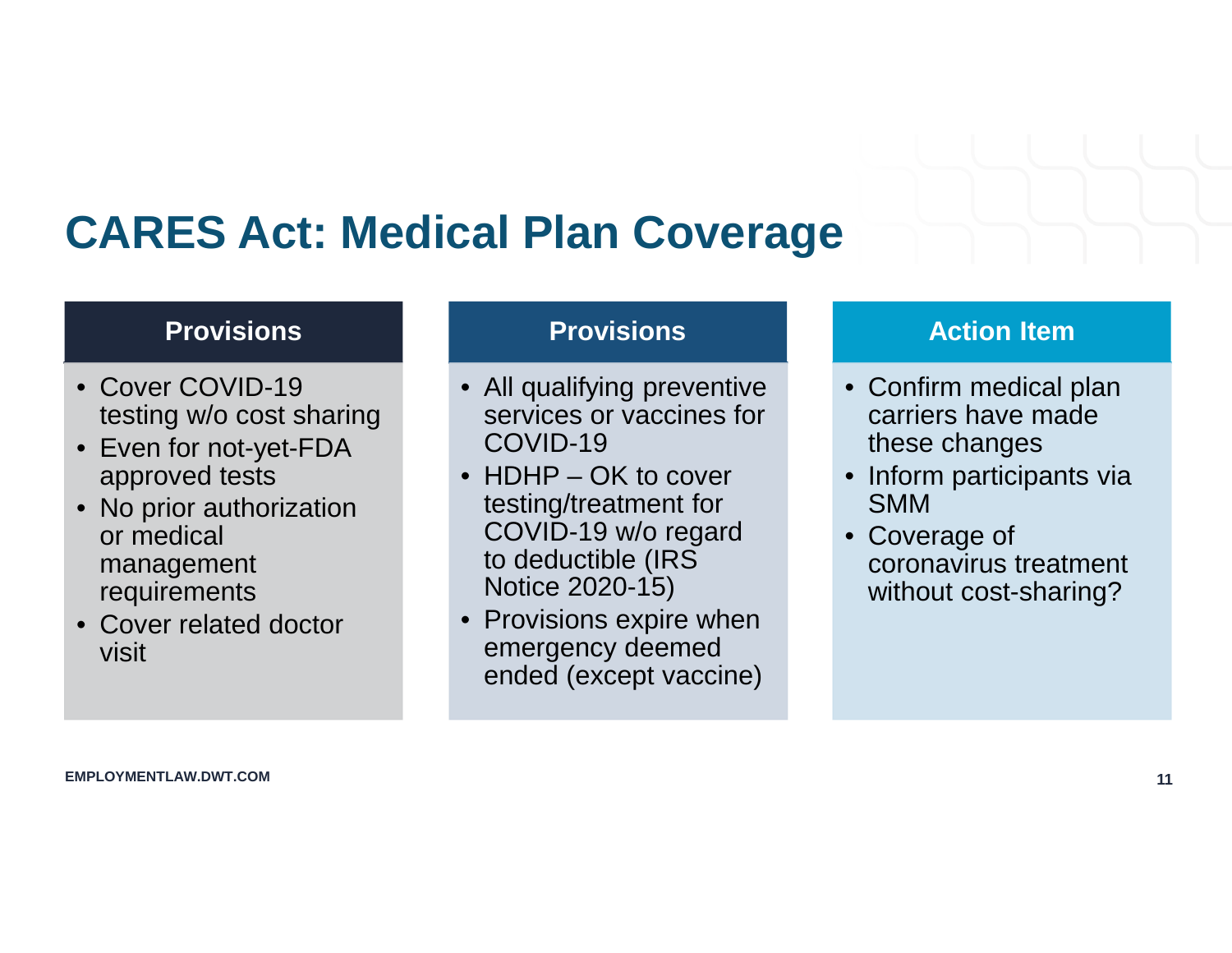#### **CARES Act: Telehealth**

#### **Telehealth and Other Remote Care**

- Can be covered without any deductible, for any reason
- HSA eligibility unaffected

#### **Limited**

• **Only** for plan years beginning on or before December 31, 2021

#### **Action Items**

- Medical plan amendment required
- Amend employee communications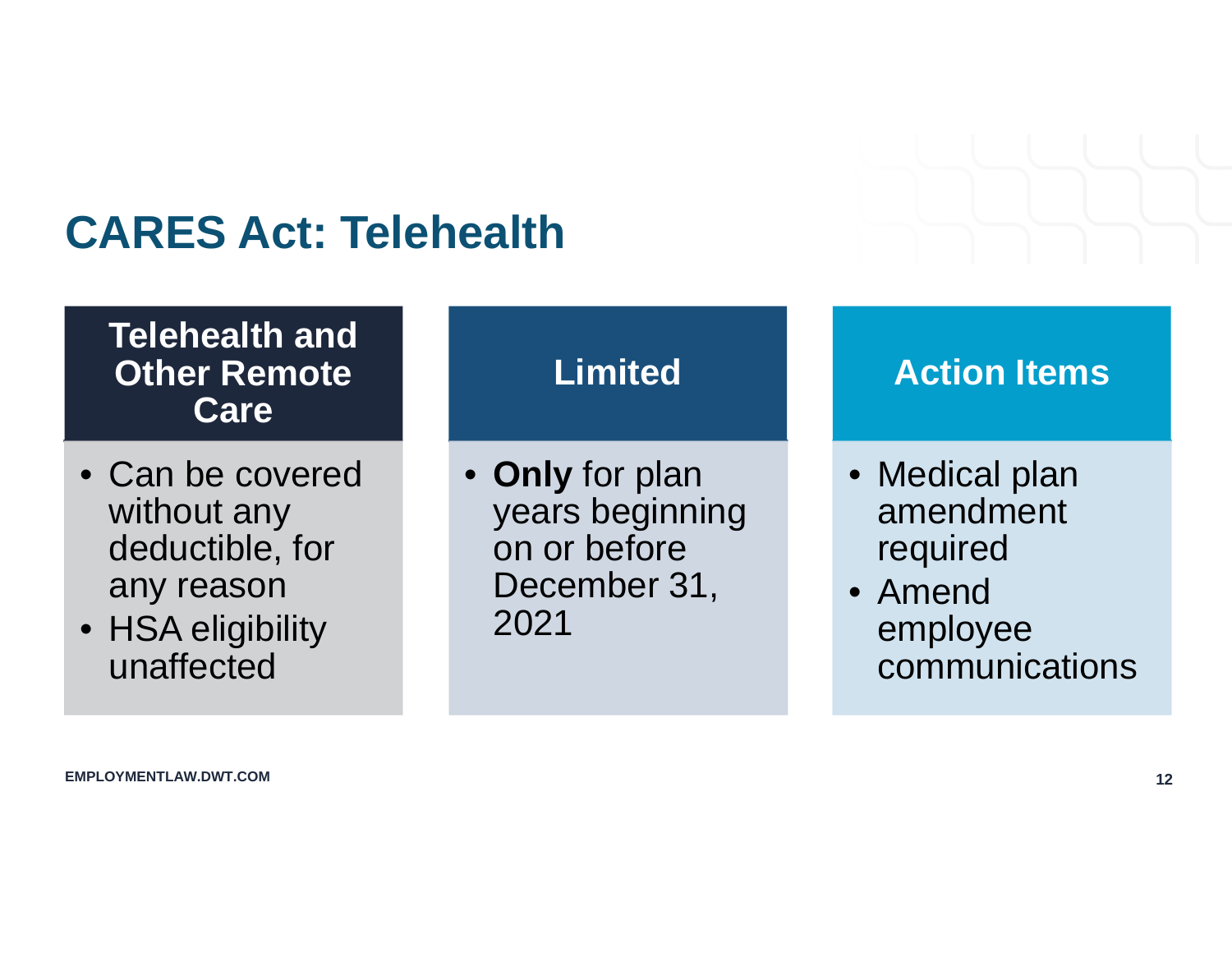#### **CARES Act: Medical Care Definition for HSA/HCFSA/HRA**

#### **HSA/HCFSA/HRA**

- Reimburse overthe-counter medicines and drugs w/o prescription
- Reimburse menstrual care products

#### **Effective**

- For FSA/HSA expenses incurred after 12/31/19
- For HSA reimbursements after 12/31/19
- No expiration date

#### **Action Items:**

- Cafeteria plan amendment required
- Amend employee communications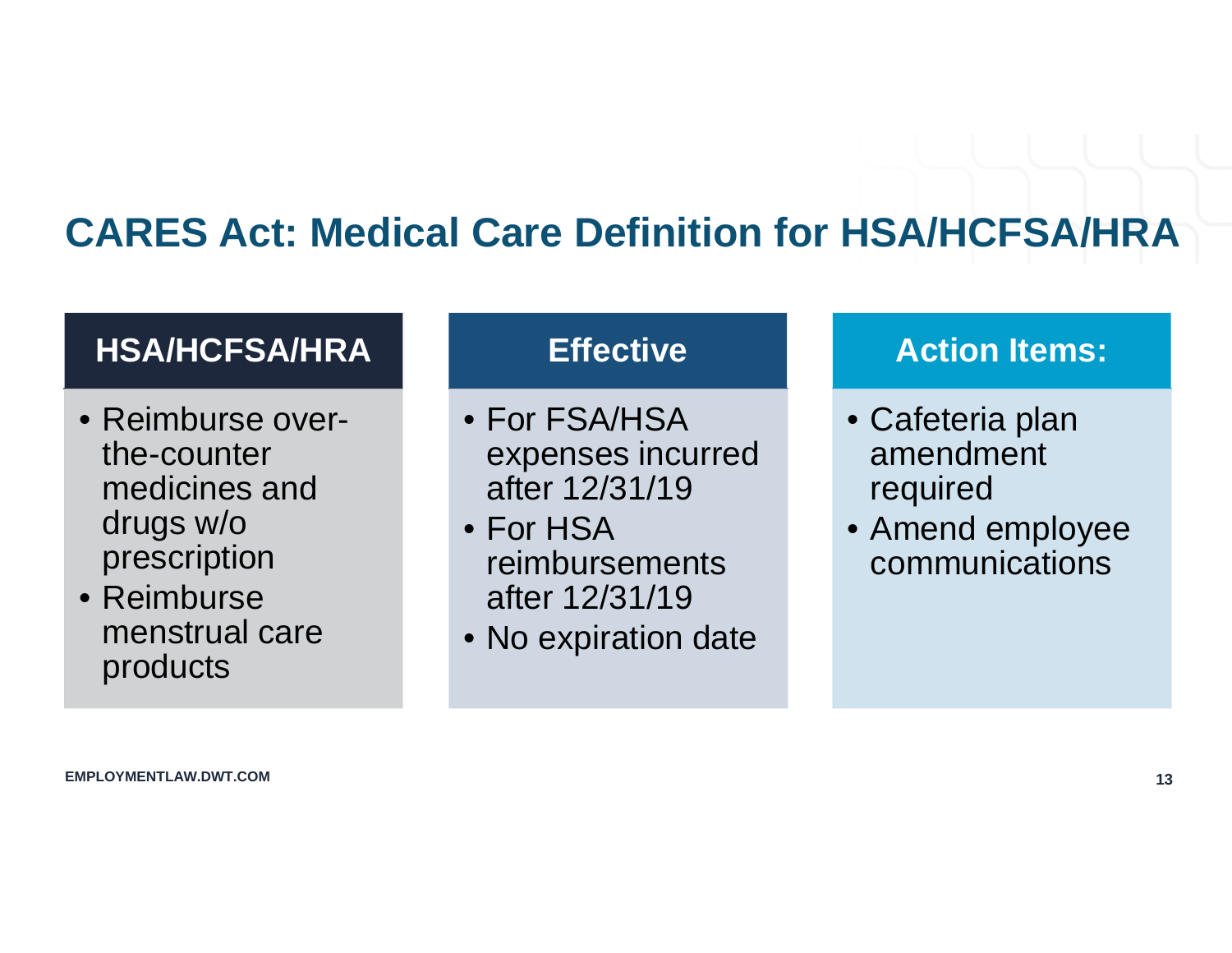#### **Furloughs/Hours Reduction: Medical Plans**

#### **Is the Furlough Covered?**

- Check the plan!
- Self-insured plans – don't forget stop loss coordination

#### **Premium Holidays**

- Check the plan!
- Don't discriminate

#### **Payment Mechanisms While on Furlough**

- Prepay
- Pay-as-you-go
- Employer pays then recoups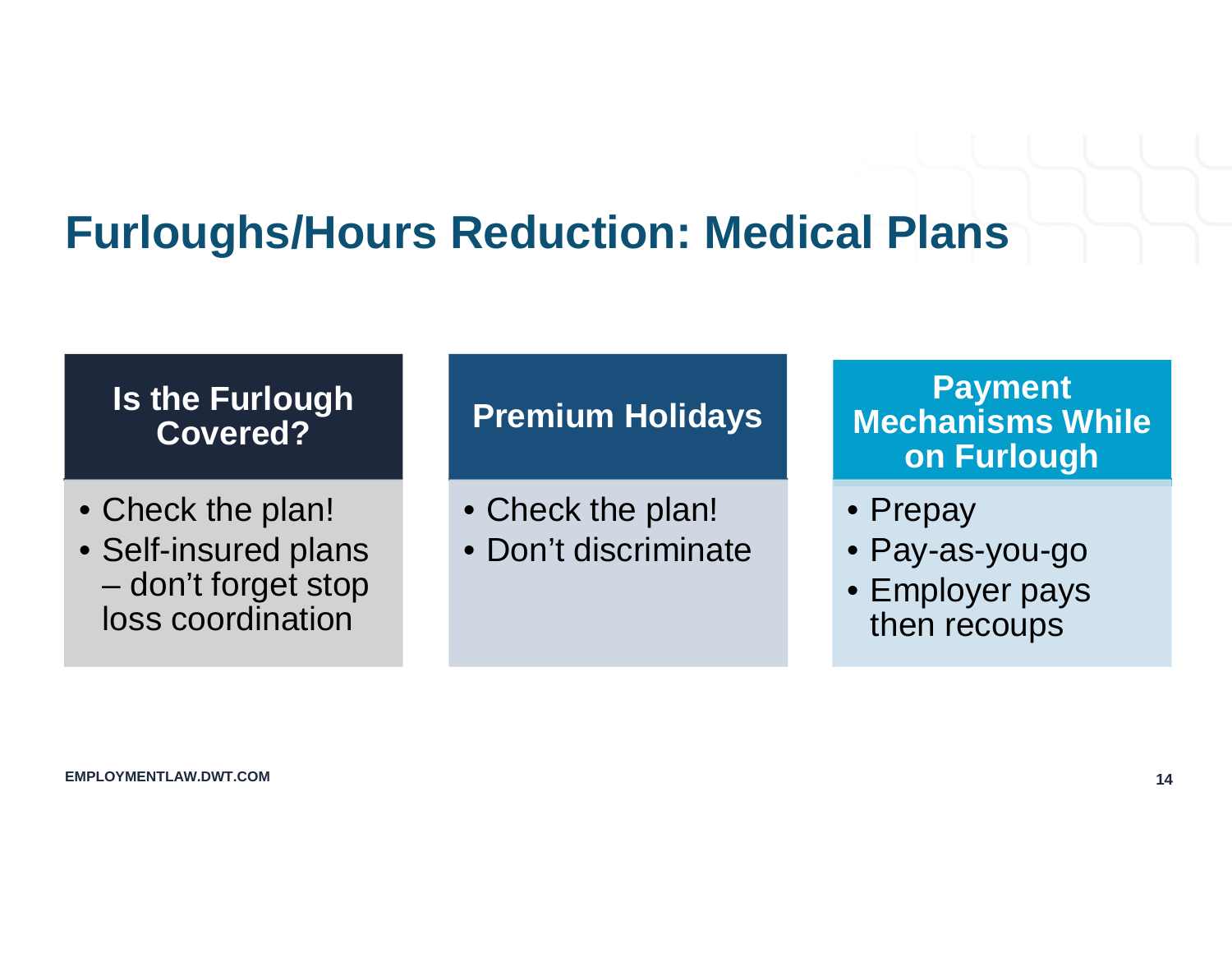### **Furloughs/Hours Reduction: Medical Plans**

#### **COBRA**

- If the reduction in hours triggers a loss of eligibility
- Employer subsidies? Watch for discrimination and Exchange coordination issues

#### **ACA Stability Periods**

- Continue coverage during stability period
- Is it active or COBRA coverage?
- COBRA coverage raises affordability issues

#### **ACA Affordability**

• Reducing hours may cause coverage to become unaffordable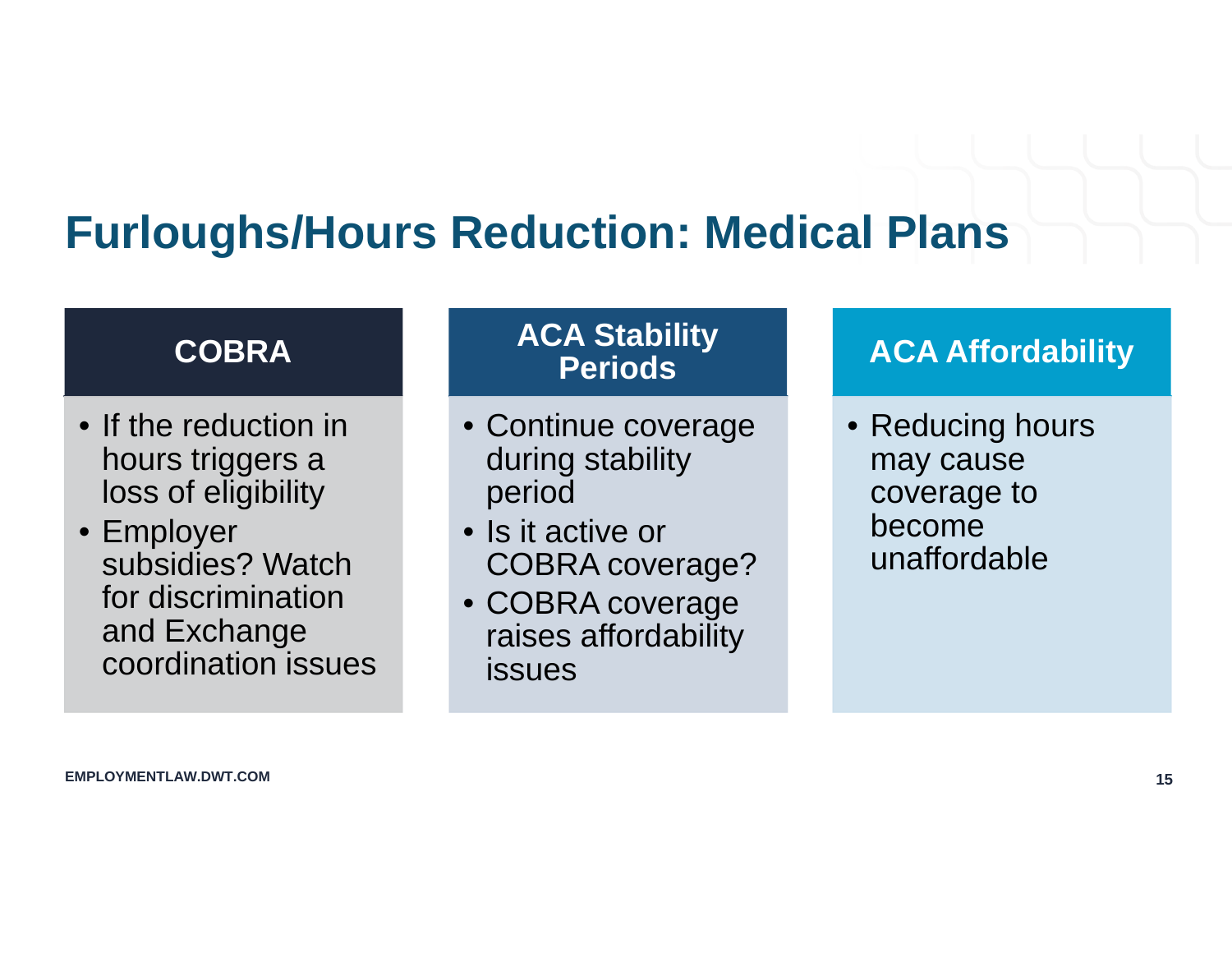

#### **Furloughs/Hours Reduction: FSAs**

#### **Health FSAs**

• "Change in status" must result in a change in eligibility

#### **Dependent Care FSAs**

- Can change elections because all daycare is closed
- Can change elections if provider no longer needed
- Does not apply to cost changes imposed by dependent care providers who are relatives
- Check 125 Plan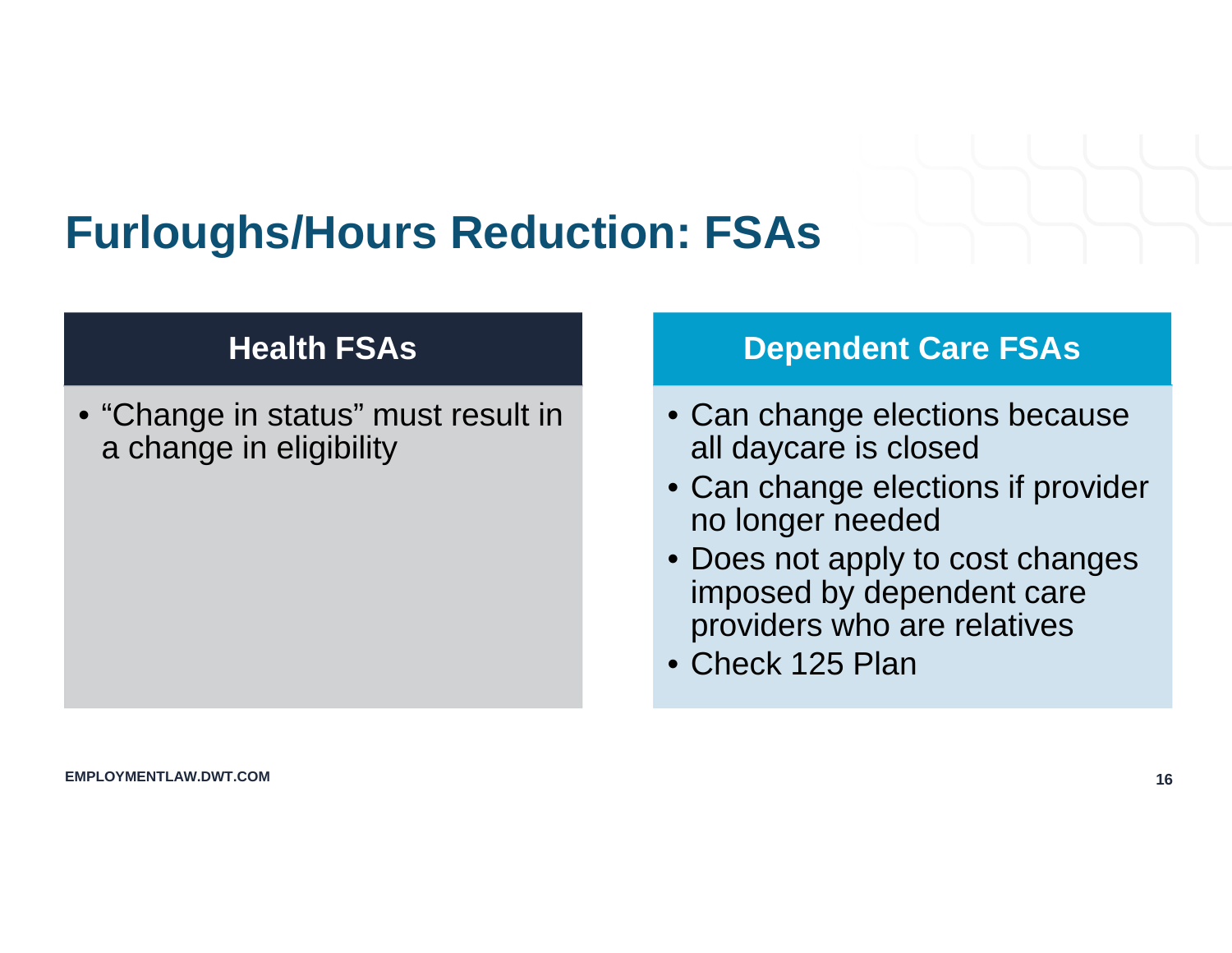

### **Student Loan Repayment**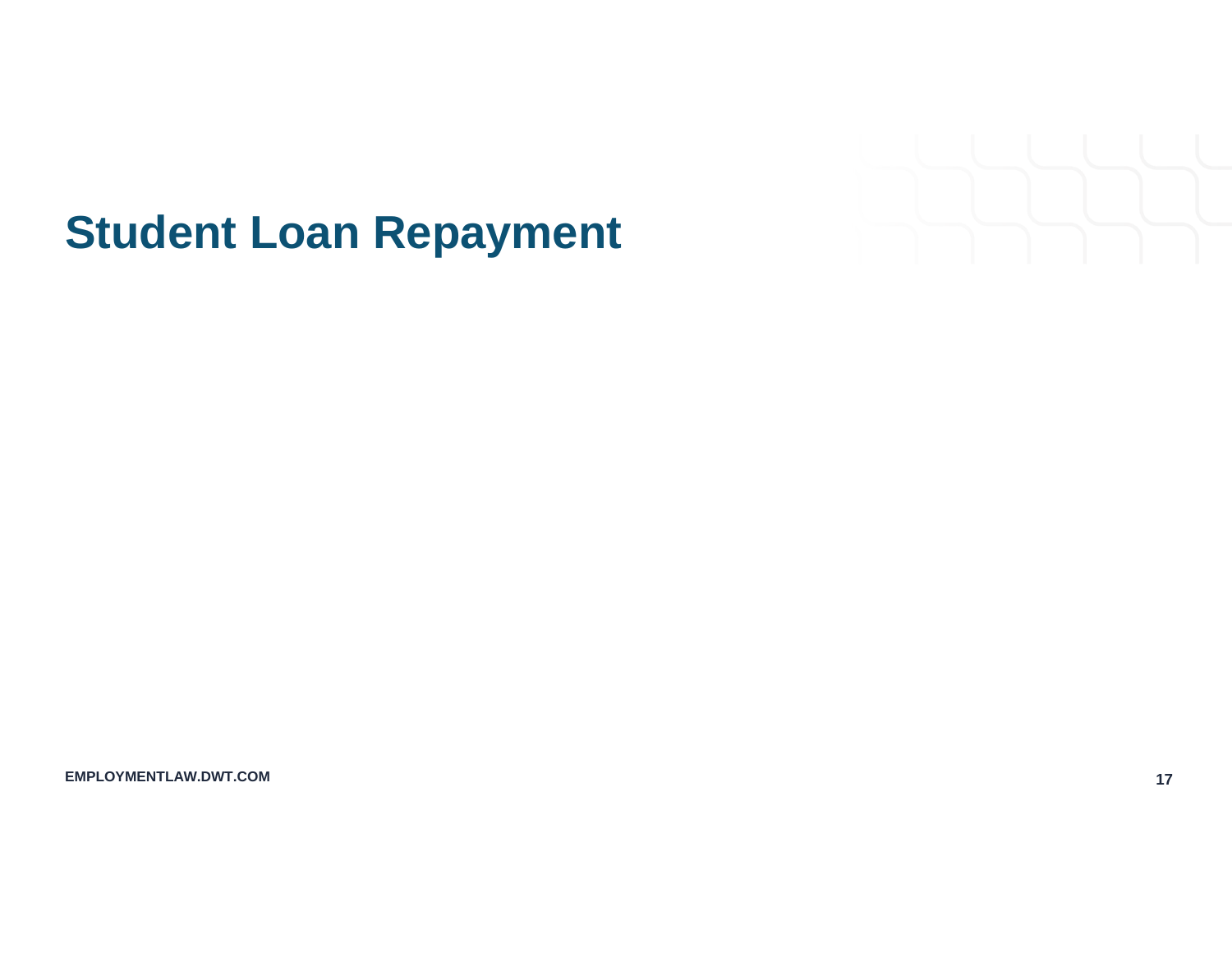### **CARES Act: Student Loan Repayments**

#### **Employer Payments for Employee's Student Loans**

- After 3/27/20 but before 1/1/2021
- Qualified education loan  $\sim$ loan for higher education expenses
- Pay lender directly or pay the employee

#### **Annual Cap of \$5,250**

- Tax-free up to \$5,250
- Annual \$5,250 cap also covers other employer provided education assistance (e.g. tuition, fees and books)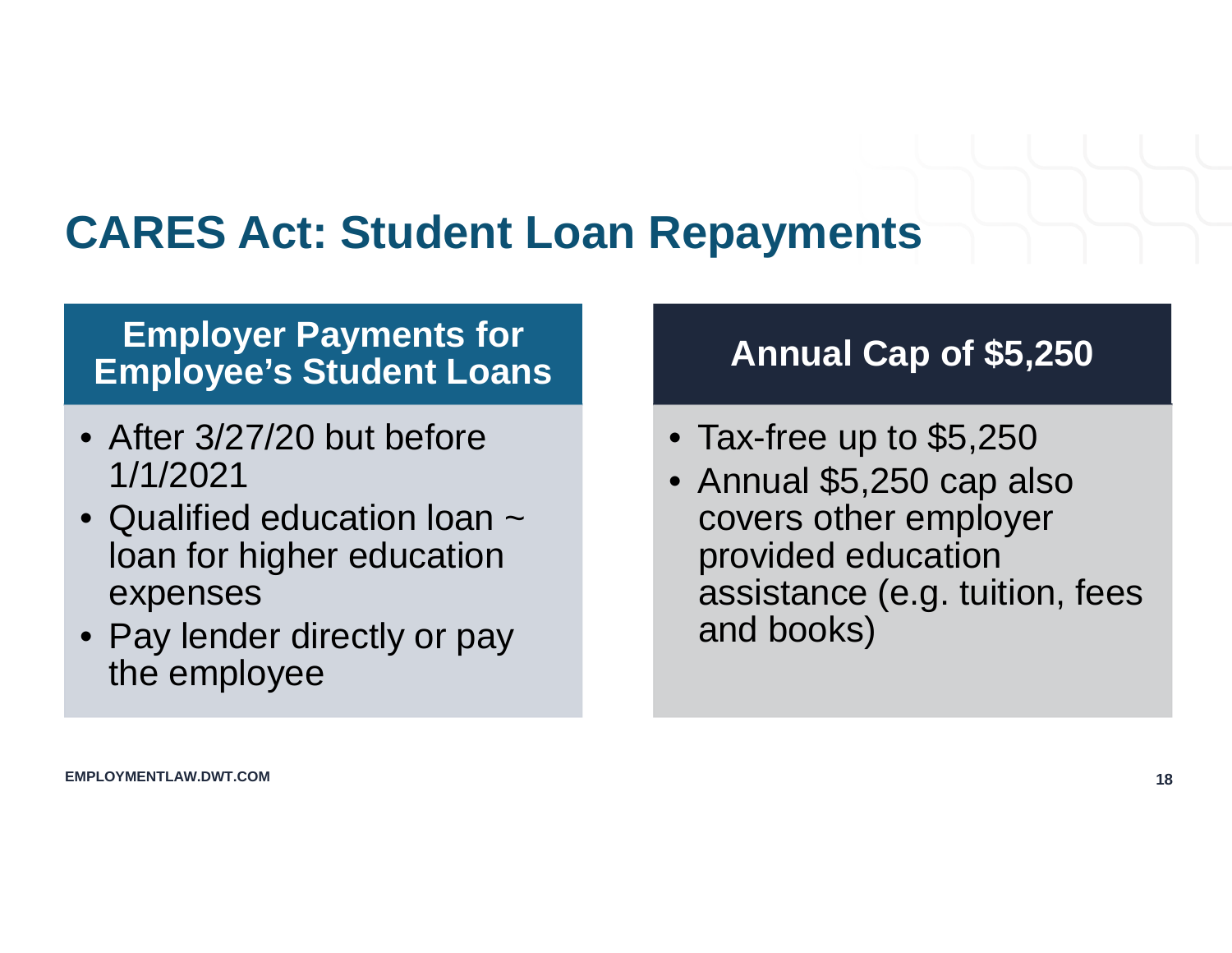

### **Leave Sharing Programs**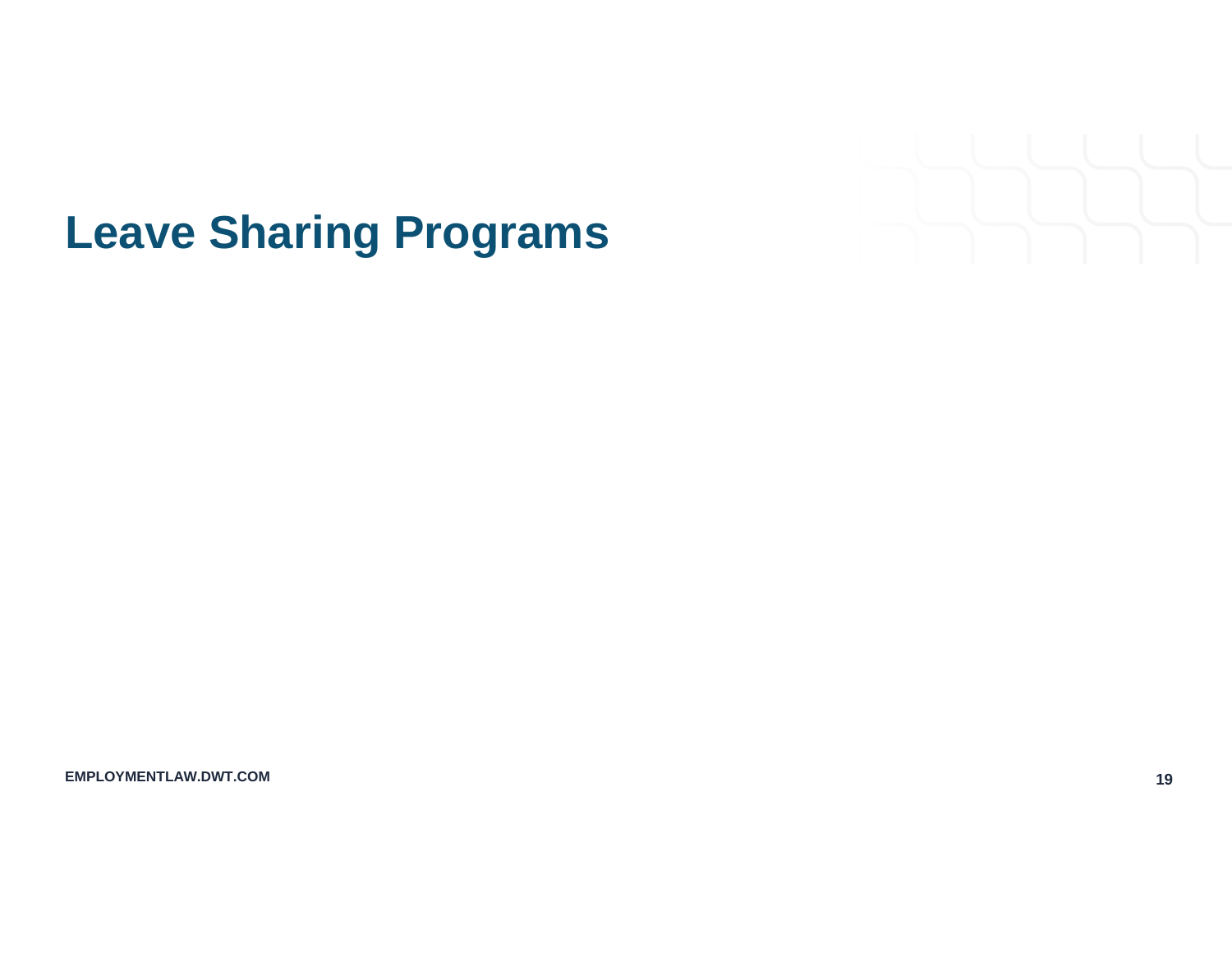

# **Leave Sharing Programs**

- **PTO donation or leave-sharing arrangement allows employees to donate PTO,** vacation, and sick days to other employees
	- No specific governing rules
	- Discrimination and state law considerations
- Assignment of income doctrine generally taxes *donor*
- **Exceptions for:** 
	- **Bona fide medical emergencies (Rev. Rule 90-29)**
	- Major disasters (IRS Notice 2006-59)
- **If exception satisfied, tax shifted to recipient** 
	- **Gross-up option**
	- Non-compliant purpose taints entire program

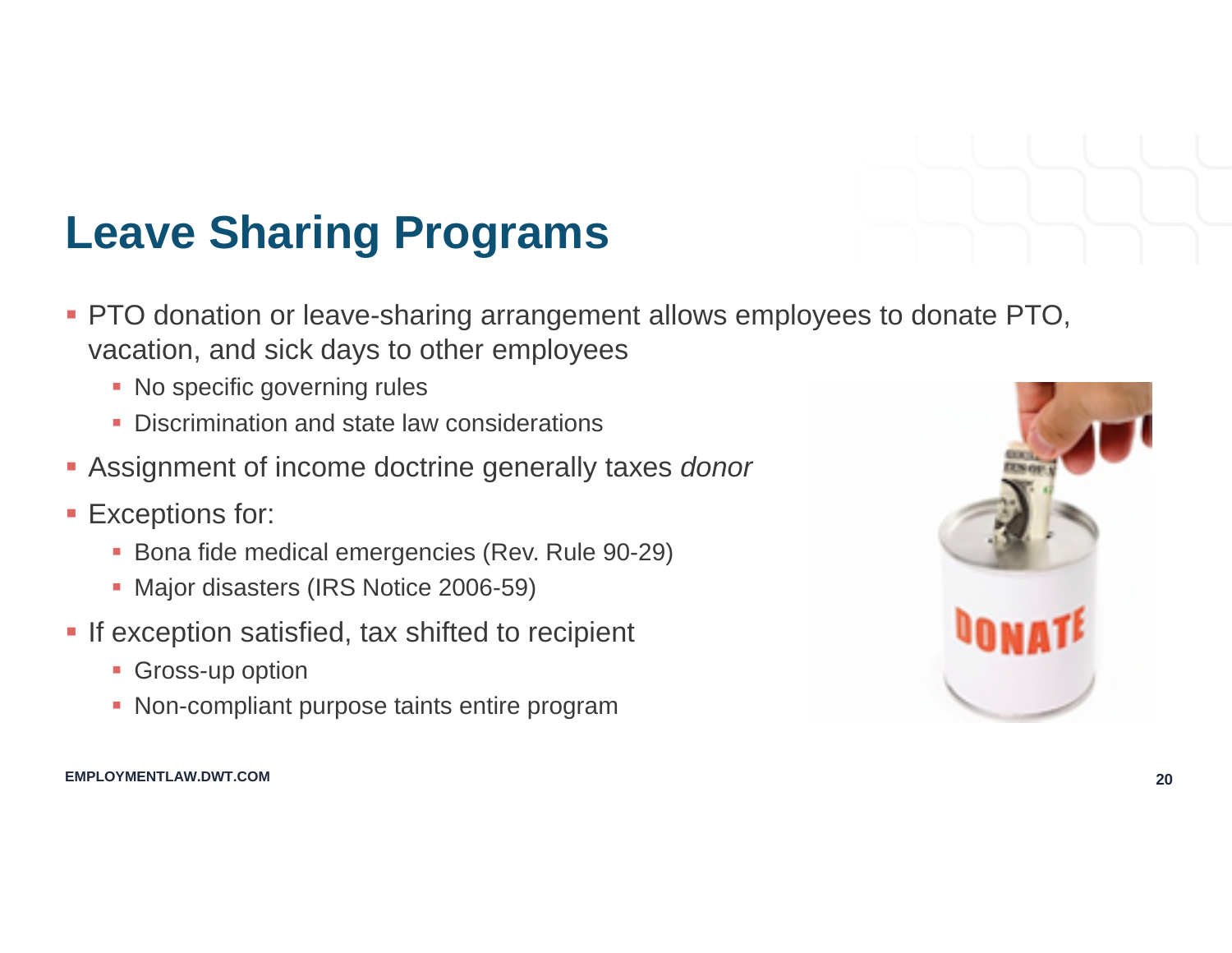## **Leave Sharing for Medical Emergencies**

- **Program limited to employees who suffer "medical emergency"** 
	- Medical condition of employee or family member
	- **Requiring prolonged absence of work**
	- **Resulting in substantial loss of income**
- **Requires written policy or plan**
- **Eligible recipients must:** 
	- **Be eligible to earn PTO**
	- **Exhaust all other PTO or paid leave**
- **Recipient must use donated PTO for medical emergency and return any excess**

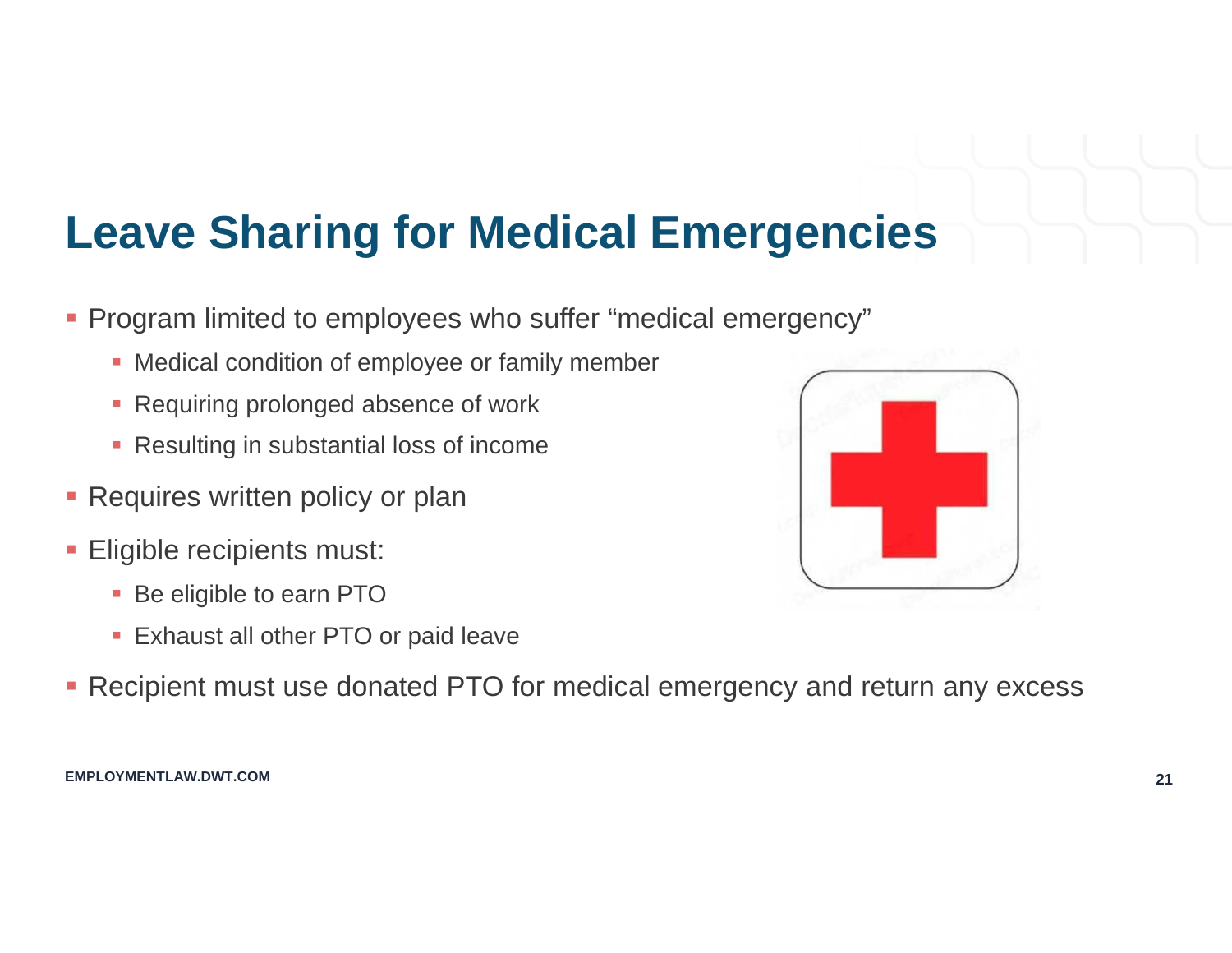

# **COVID-19 and Medical Emergency Exception**

- **No IRS guidance**
- **Positive COVID-19 test**
- **Symptomatic or exposed and instructed by doctor to quarantine**
- **Self-quarantine alone unlikely to qualify**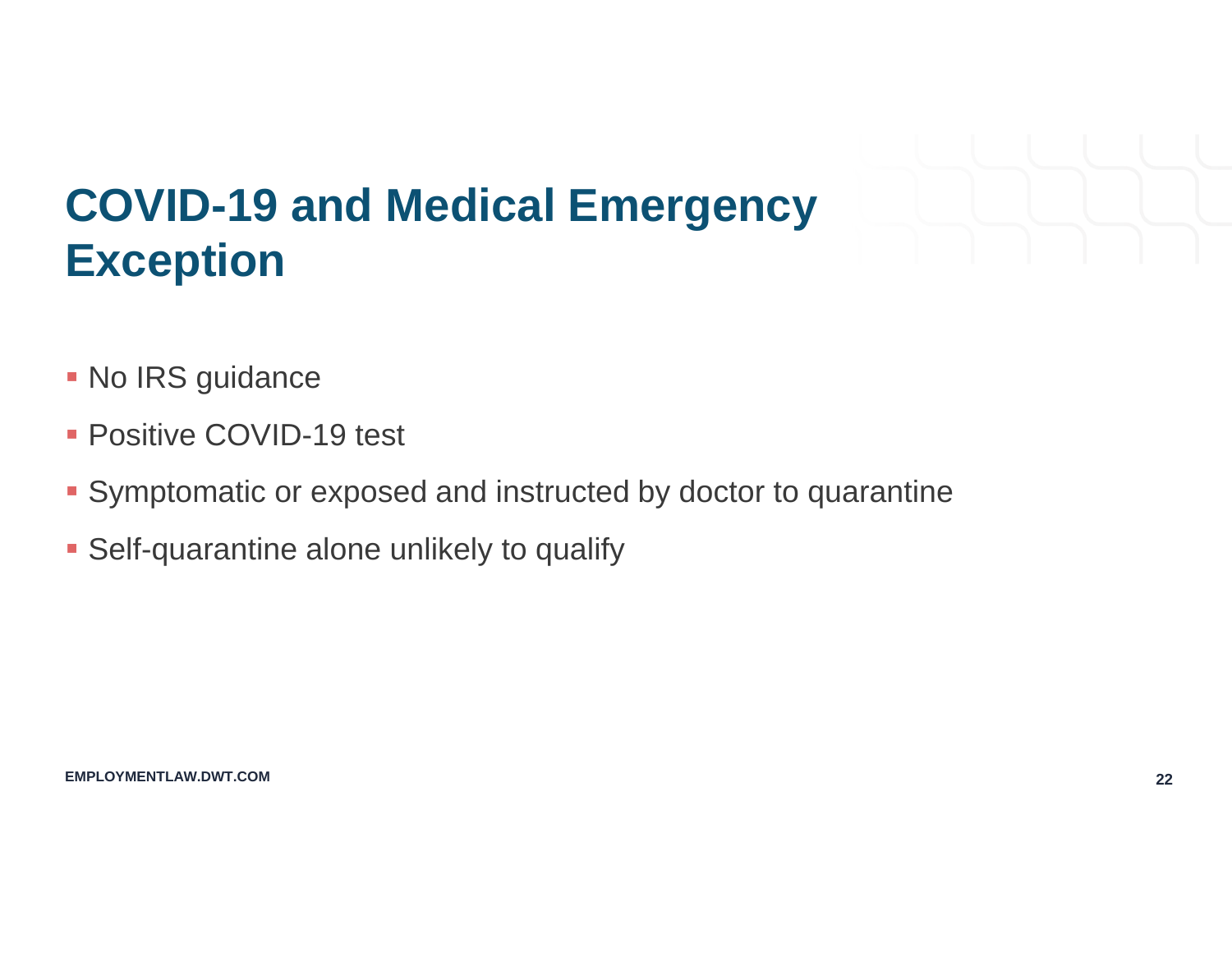

#### **Leave Sharing for Major Disasters**

**Plan limited to employees adversely affected by "major disaster" declared by the President** 

**Must require employee to be absent from work** 

**Leave may not be converted into cash** 

**Employees may not designate specific leave recipient**

**Donated leave cannot exceed maximum amount of leave that employee normally accrues during year**

**Leave deposited on account of one major disaster must be used only for employees affected by that major disaster**

**All unused leave must be returned to the leave donors after reasonable time period**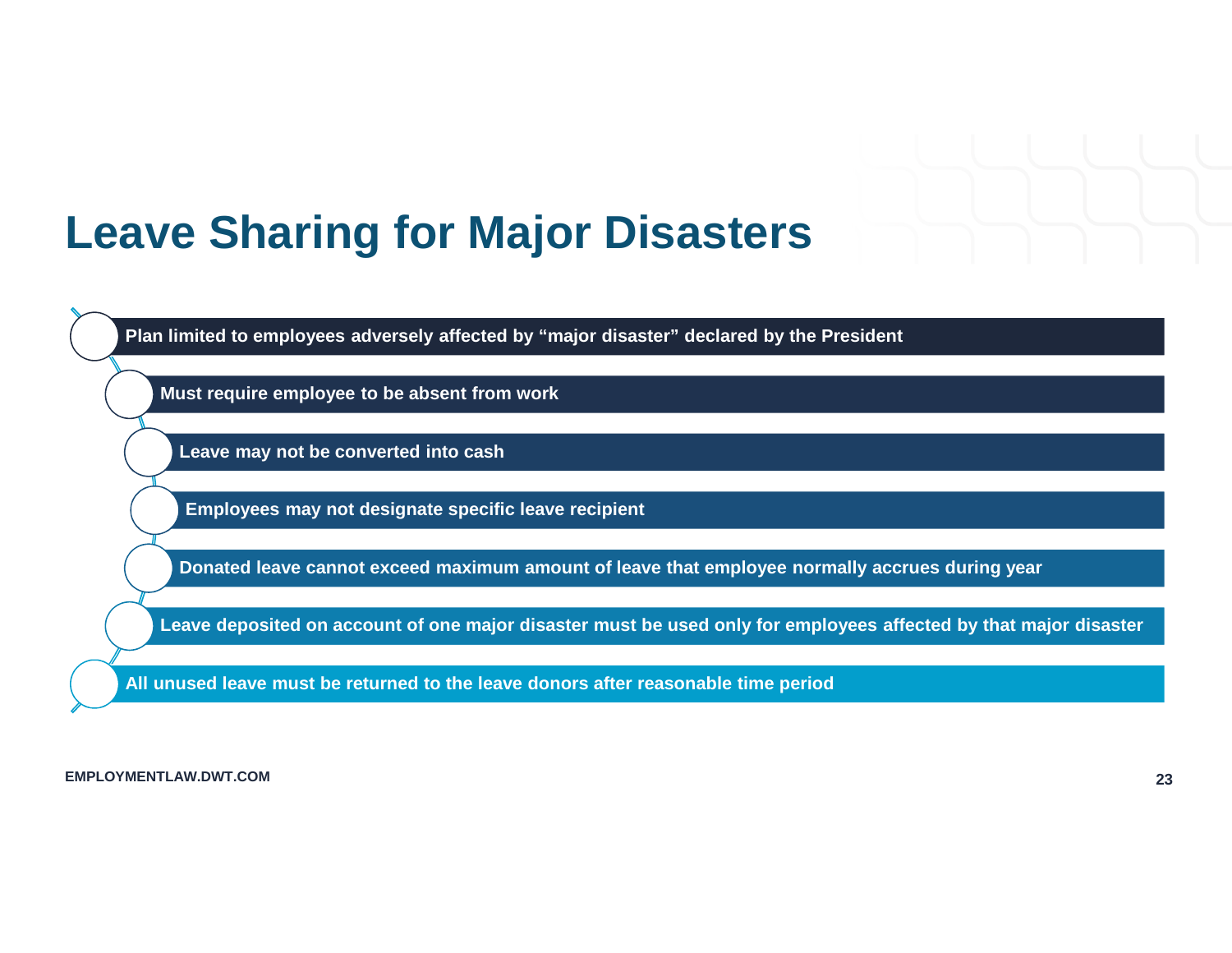#### **Major Disaster Policy for COVID-19**

- **Available only for recipients affected by COVID-19 in a state that has received a major disaster declaration (listed at: https://www.fema.gov/disasters).**
- **There is no limitation on location of donor employees**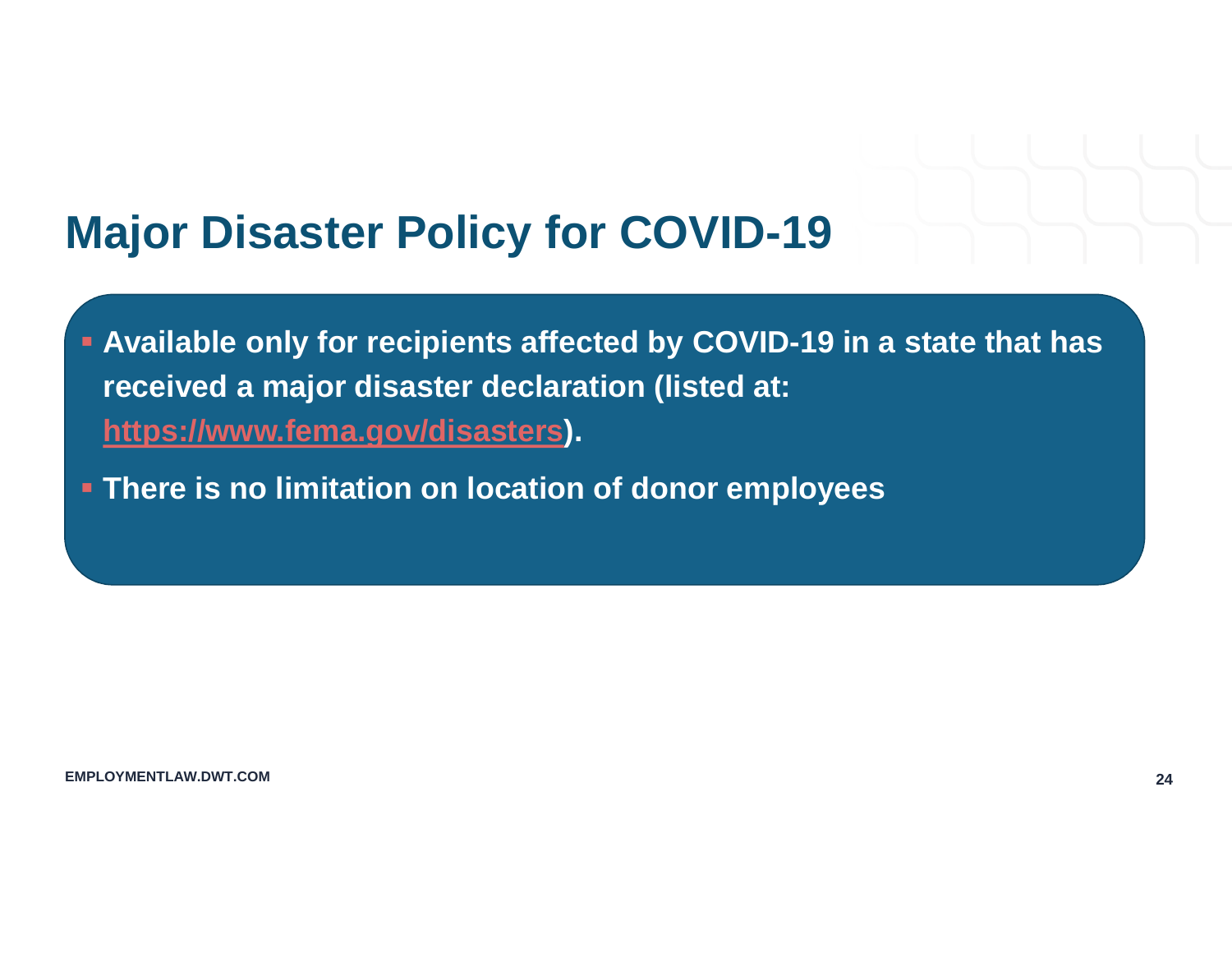

#### **PTO Cashouts**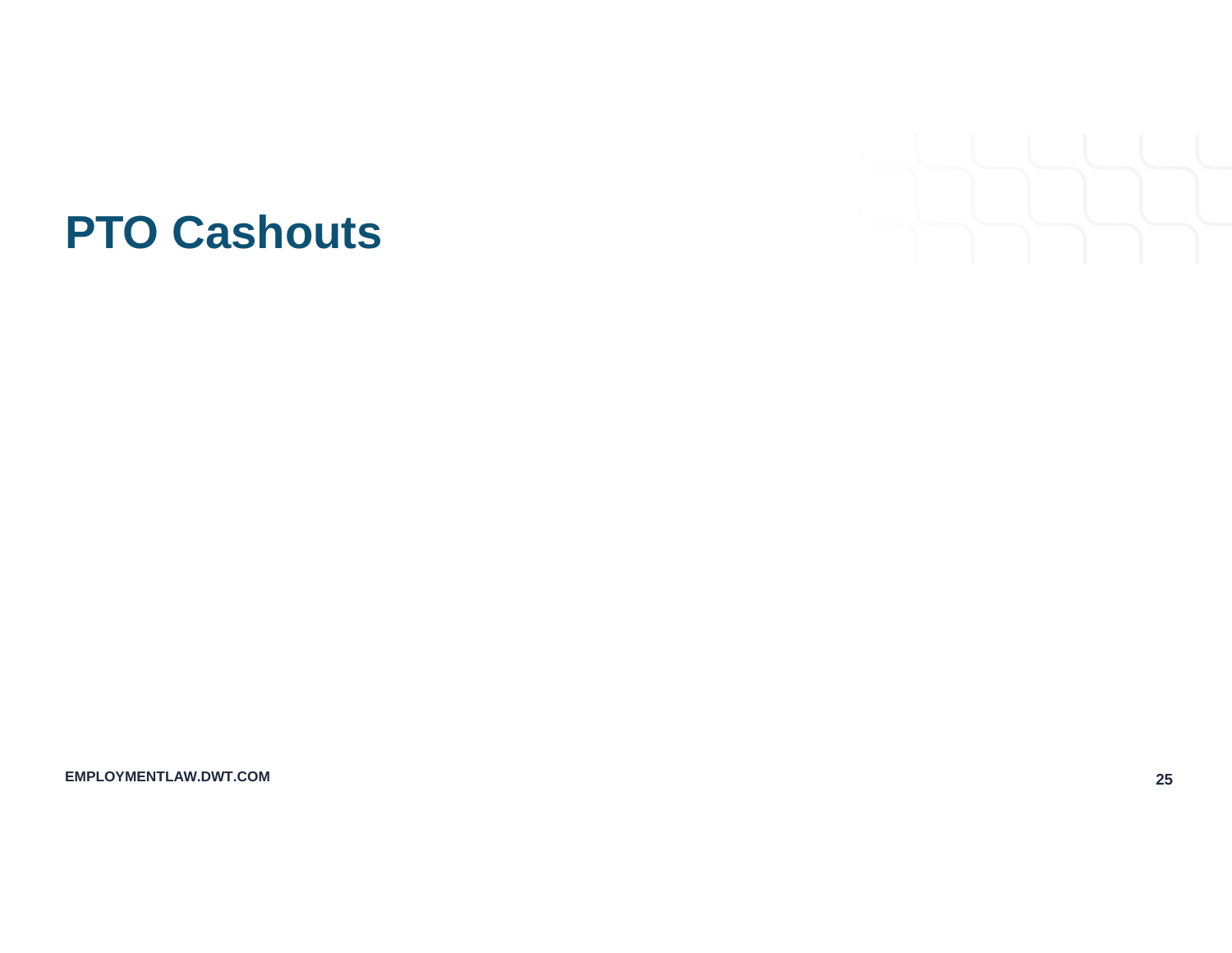

### **Emergency PTO Cashouts**

- Employers may wish to permit cashout of accrued vacation, sick leave, or PTO, without a penalty
- **Exception for unforeseeable emergencies caused by COVID 19** 
	- **Constructive receipt**
- **Limited window period**

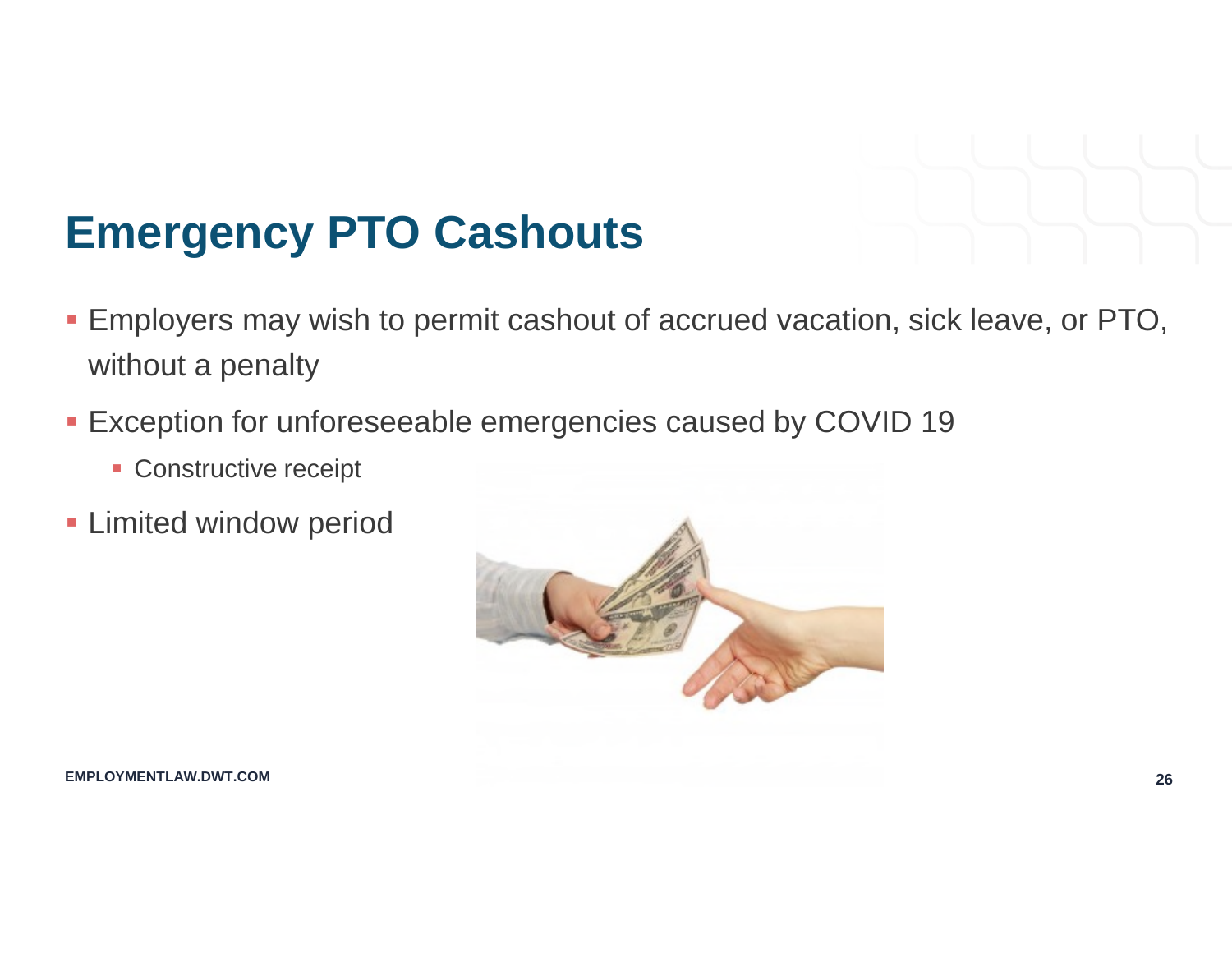

### **Disaster Relief Payments**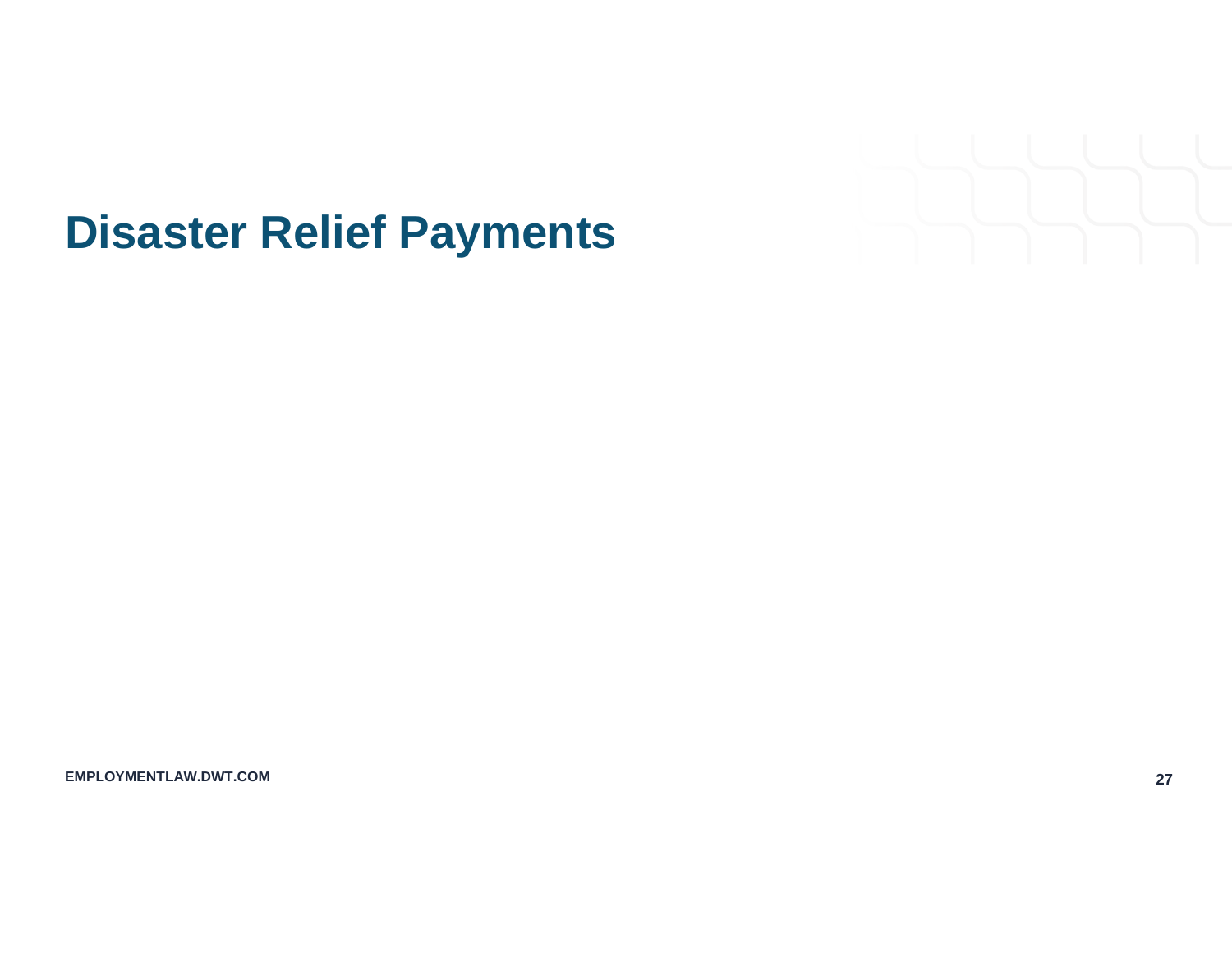## **Section 139 Qualified Disaster Relief**

- "**Qualified disaster relief payments**" that serve to reimburse or pay an individual's expenses incurred in connection with a "**qualified disaster**" are not taxable as federal income and are not subject to employment taxes or withholding
	- State withholding may apply
- **Includes payments received for: (i)** *reasonable and necessary personal, family, living, or funeral expenses incurred as a result of a qualified disaster*, (ii) reasonable and necessary expenses incurred for the repair or rehabilitation of a personal residence due to a qualified disaster (a personal residence can be a rented residence or one you own), and (iii) reasonable and necessary expenses incurred for the repair or replacement of the contents of a personal residence due to a qualified declared disaster.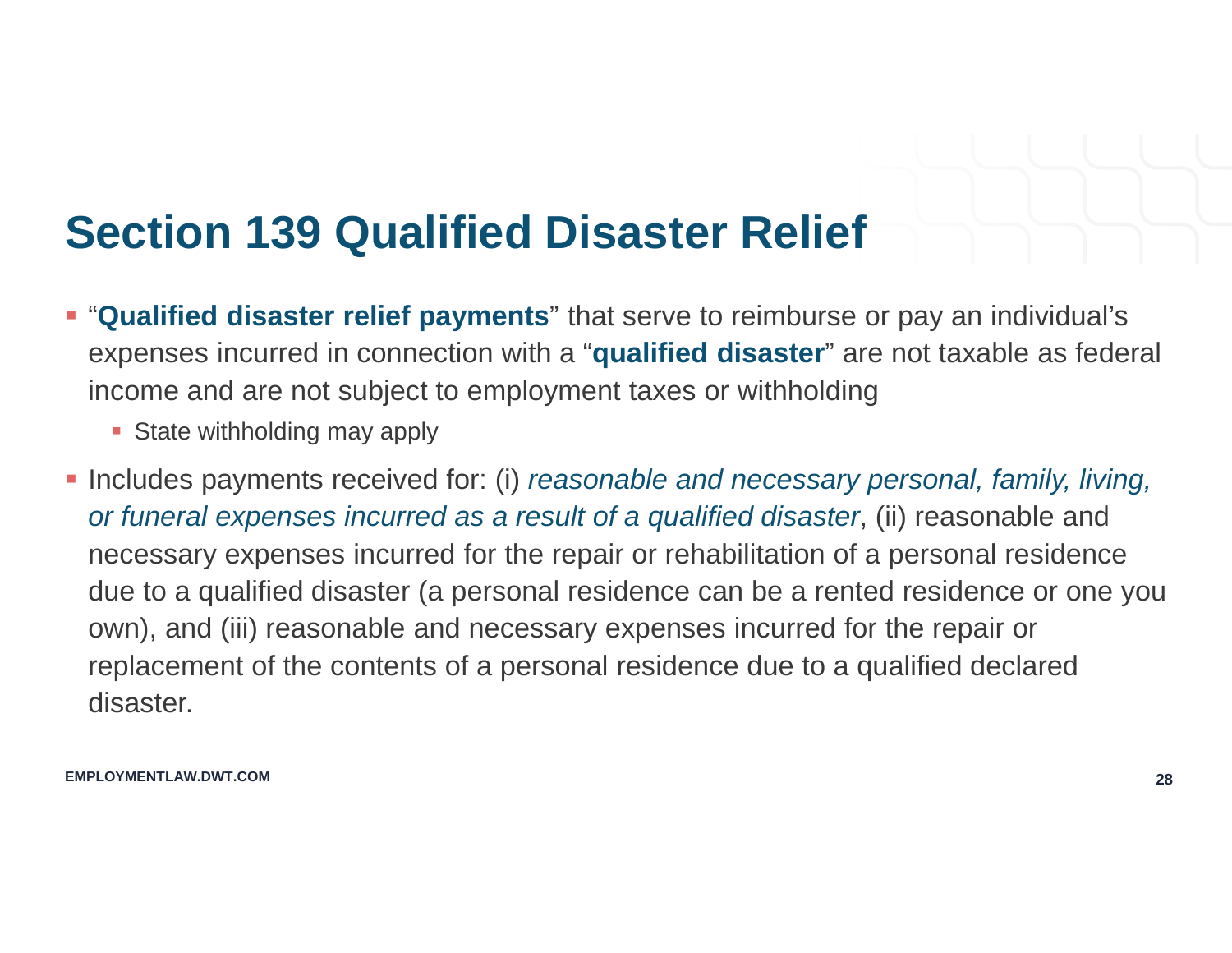# **Section 139 Qualified Disaster Relief**

- **Tax-free (not reported on W-2 or 1099)**
- **EXECT:** Limited to employees impacted by a declared major disaster
- No clear parameters from the IRS addressing the types of expenses that may be covered on a taxfree basis:
	- Childcare costs
	- **Telecommuting**
	- **Unreimbursed medical expenses**
	- **Funeral expenses**
	- Commuting expenses
	- Other unusual expenses resulting from the pandemic
- **May not** serve as income replacement or unemployment benefits
- **Best practice: written policy, set procedures to apply for and receive aid**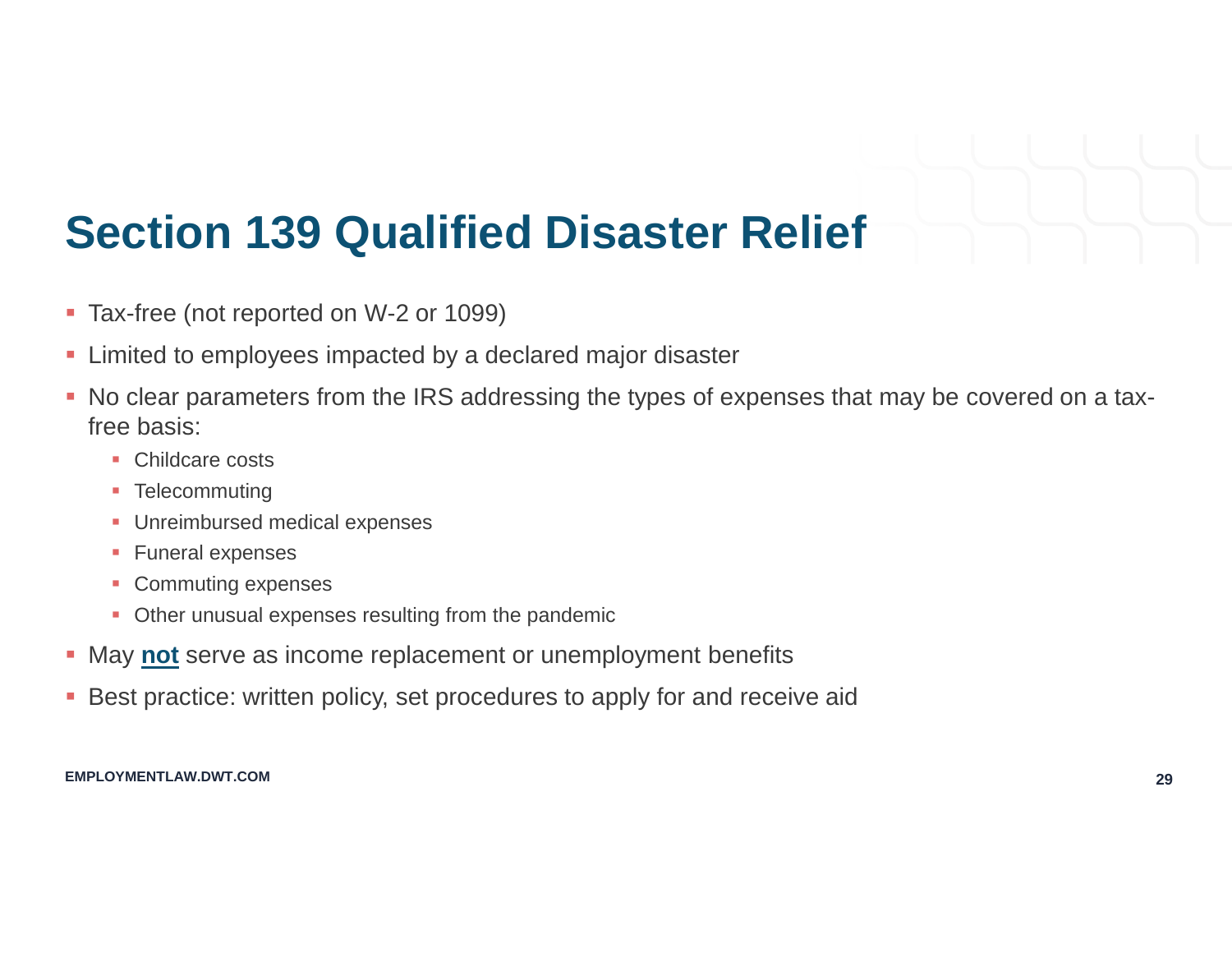# **Tax Credits and Delaying Payment of Payroll Taxes**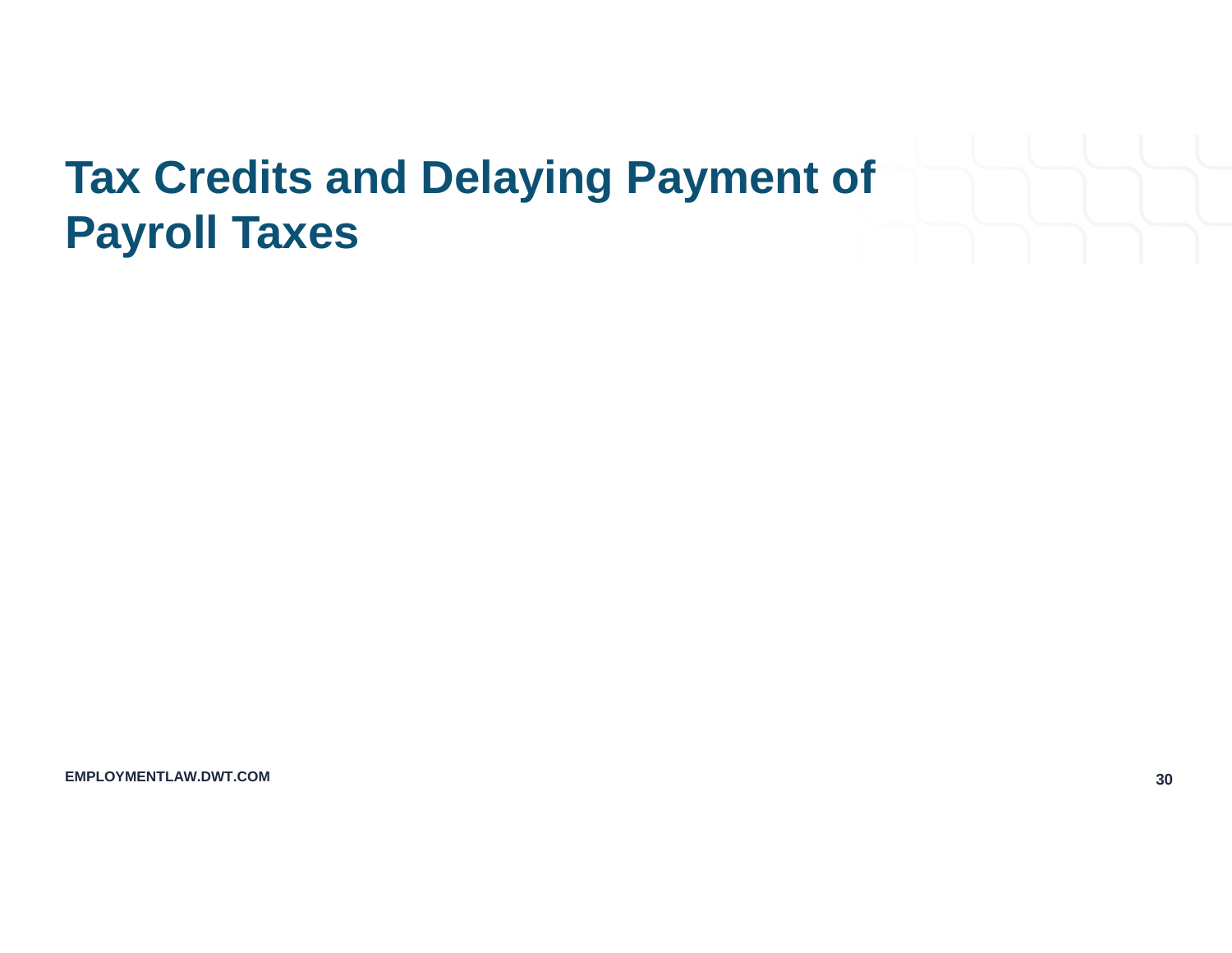## **Employer Tax Credits under COVID-19 Legislation**

- FFCRA and CARES Act offer employers tax credits for certain COVID-19 related wages paid to employees
	- FFCRA offers credits for qualified sick leave and qualified family leave paid to employees unable to work due to COVID-19
	- CARES Act offers tax credits for 50 percent of "qualified wages" paid while operations are significantly impacted by COVID-19
	- Both laws also provide tax credits for "qualified health plan expenses" attributable to wages eligible for tax credit under FFCRA or CARES Act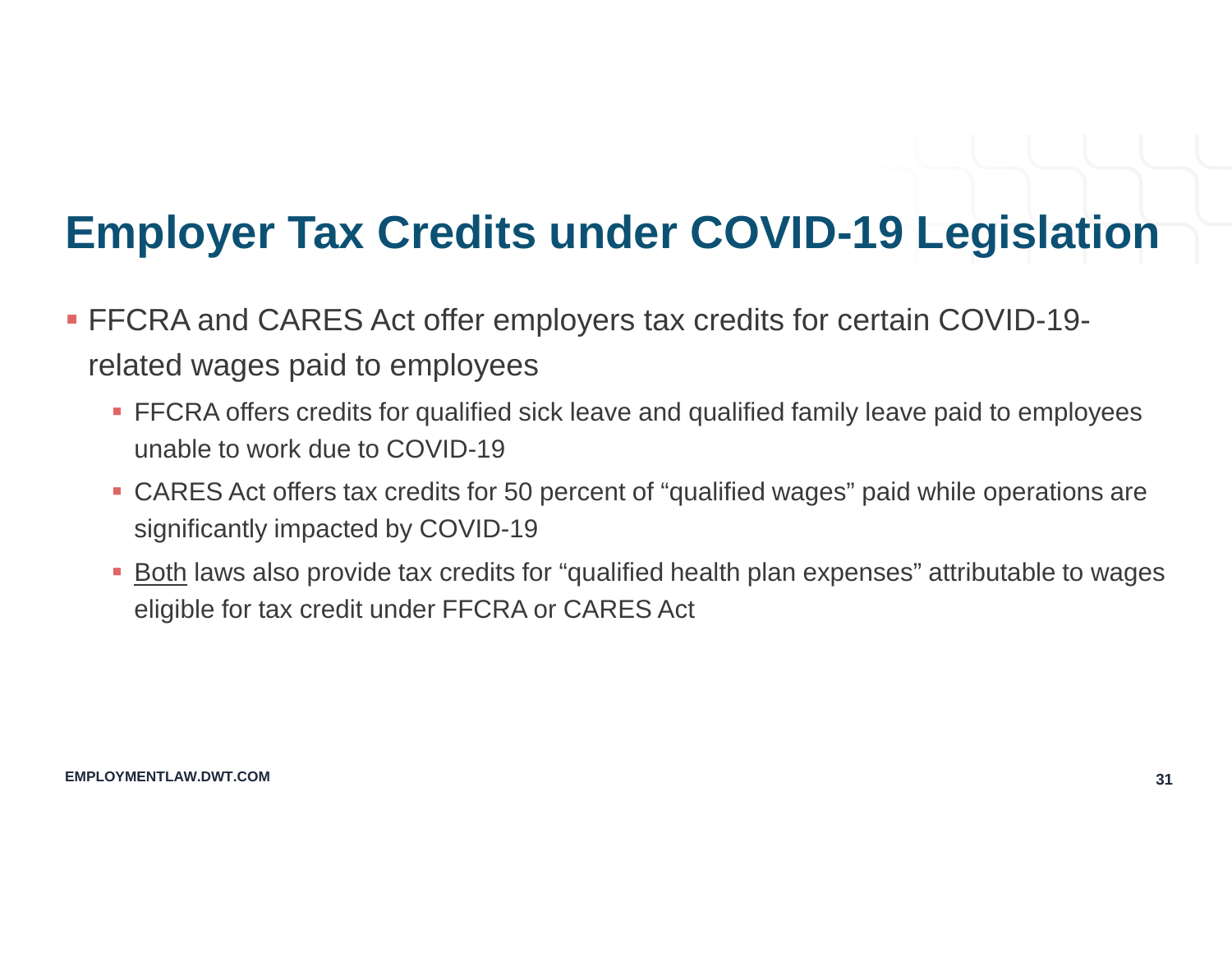# **Families First Coronavirus Response Act (FFCRA)**

#### **Law requires employers with 500 or fewer employees to provide paid sick and family leave**

• Count FT and PT employees within U.S. towards 500 threshold

#### **Exemptions**

- For employers with respect to employees who are health care providers and emergency responders
- Limited exemption for employers with fewer than 50 employees

**Sick and family leave funded by tax credits**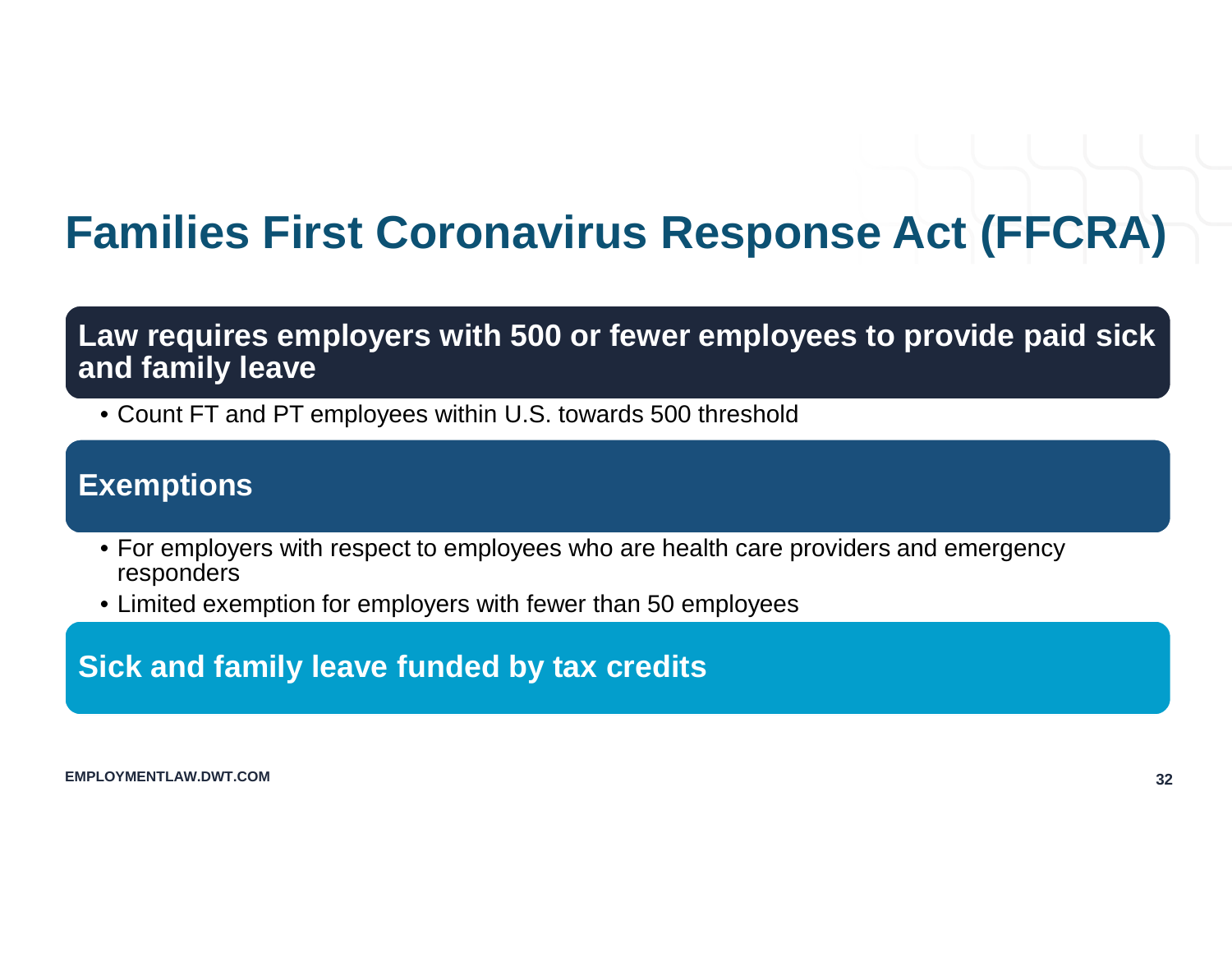

# **FFCRA – Qualified Sick Leave**

- Qualified sick leave (up to 80 hours)
	- At employee's regular rate of pay (up to \$511/day; \$5,110 total) for employees unable to work because they:
		- 1. Are subject to quarantine or isolation by government order;
		- 2. Have been advised by a health care provider to self-quarantine; or
		- 3. Are experiencing COVID-19 symptoms and seeking a medical diagnosis.
	- At 2/3 of employee's regular rate of pay (up to \$200/day; \$2,000 total) for employees unable to work because they are:
		- 1. Caring for an individual subject to quarantine or isolation by government order or advised to selfquarantine by a health care provider;
		- 2. Caring for their child if school or place of care has been closed or unavailable due to COVID-19 precautions; or
		- 3. Experiencing a similar condition specified by HHS (in consultation with DOL and Treasury).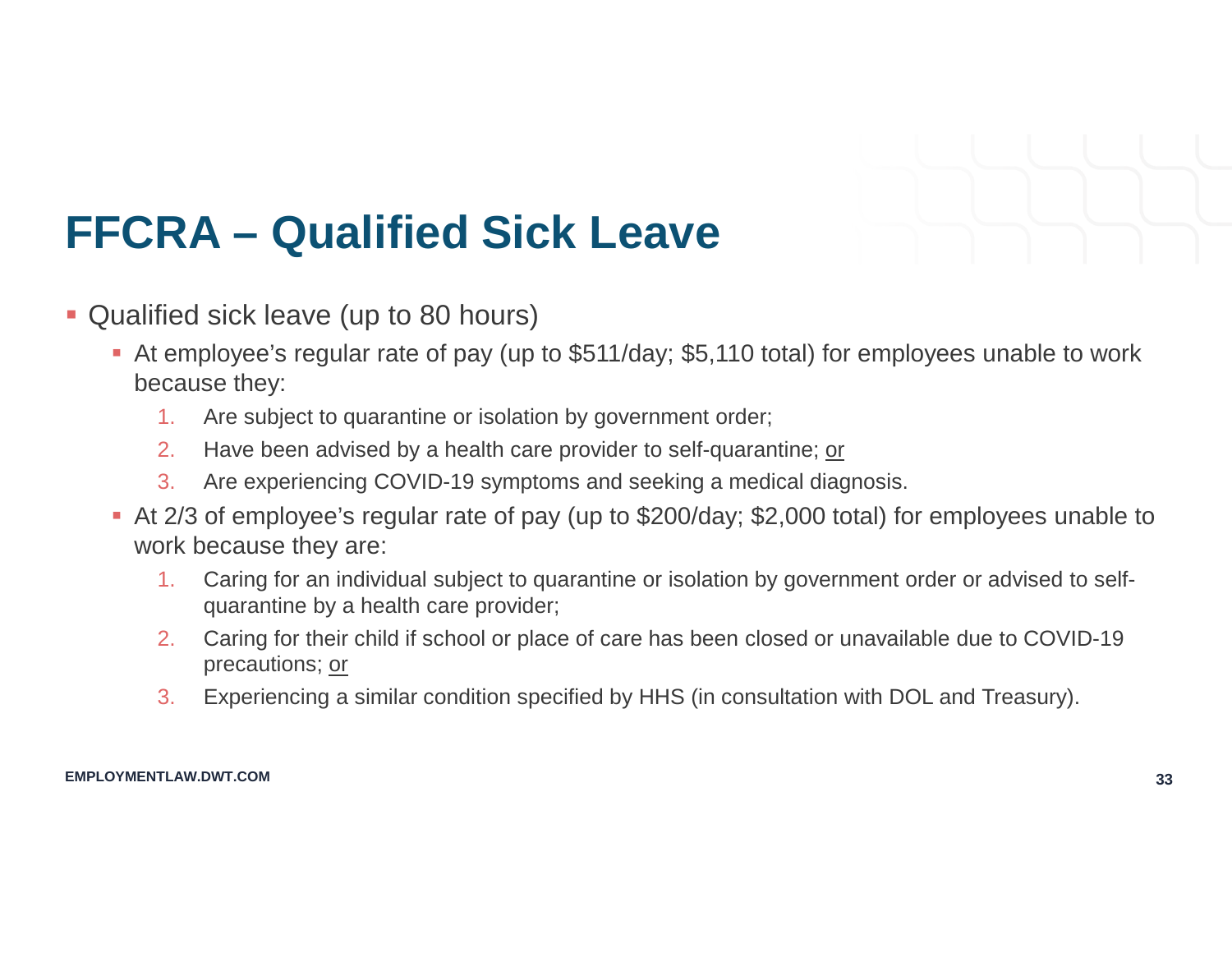

#### **FFCRA – Qualified Family Leave**



(capped at 10 weeks)

- At 2/3 of employee's regular rate of pay (up to \$200/day; \$10,000 total) for employees unable to work because:
	- They are caring for a child whose school or place of care has closed; or
	- The child care provider is unavailable for COVID-19-related reasons.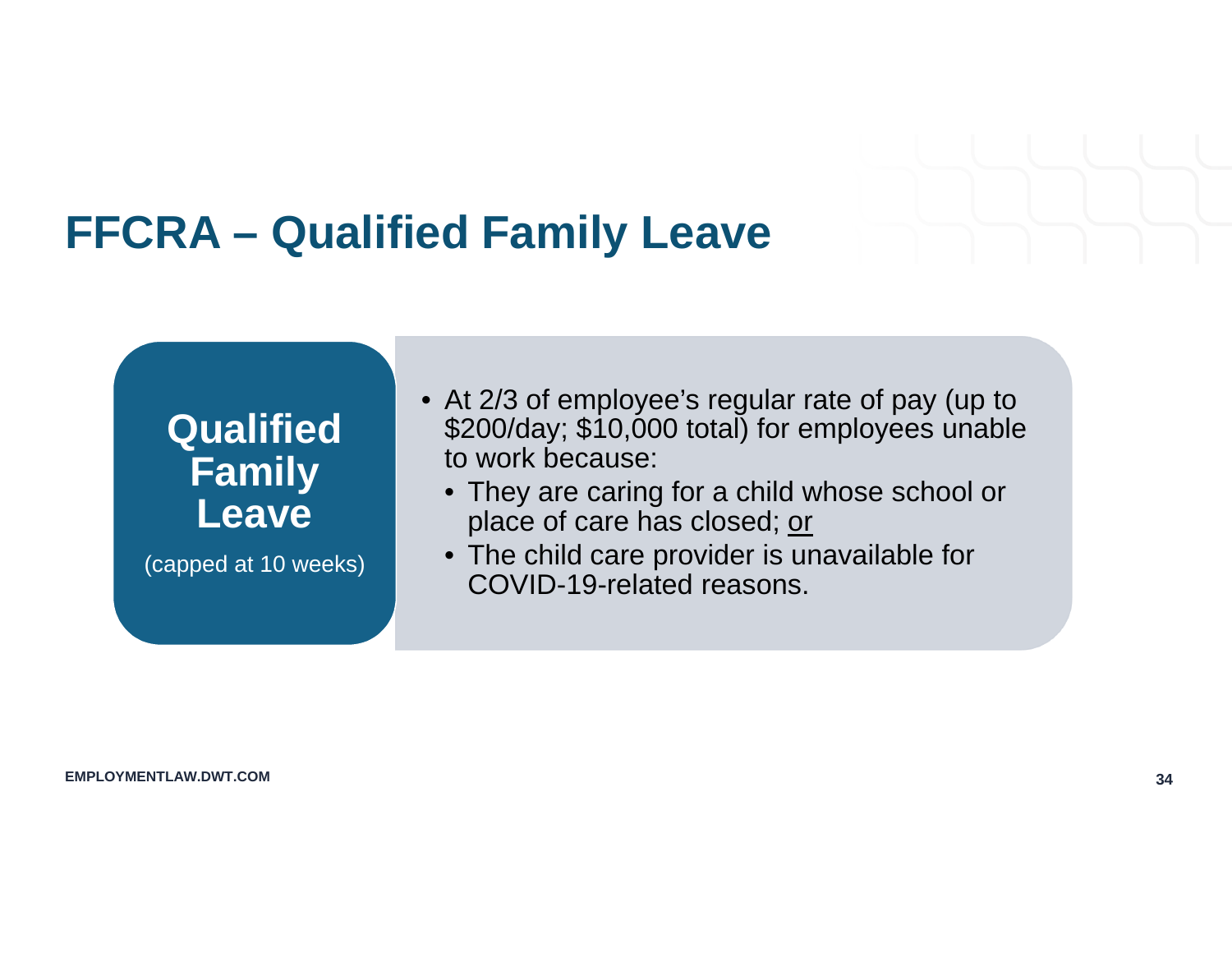

# **FFCRA Tax Credits**

- **Tax credits against employer portion of Social Security taxes for:** 
	- 1. 100% of qualified sick and family leave paid between April 1, 2020 and December 31, 2020 (up to specified caps);
	- 2. Qualified health care expenses attributable to the paid leave (discussed later); and
	- 3. Employer-portion of Medicare taxes on paid leave
		- No Social Security taxes assessed on employer for paid leave
- Employers should retain documentation to substantiate employees' eligibility for paid sick and family leave
	- **Keep records for at least 4 years**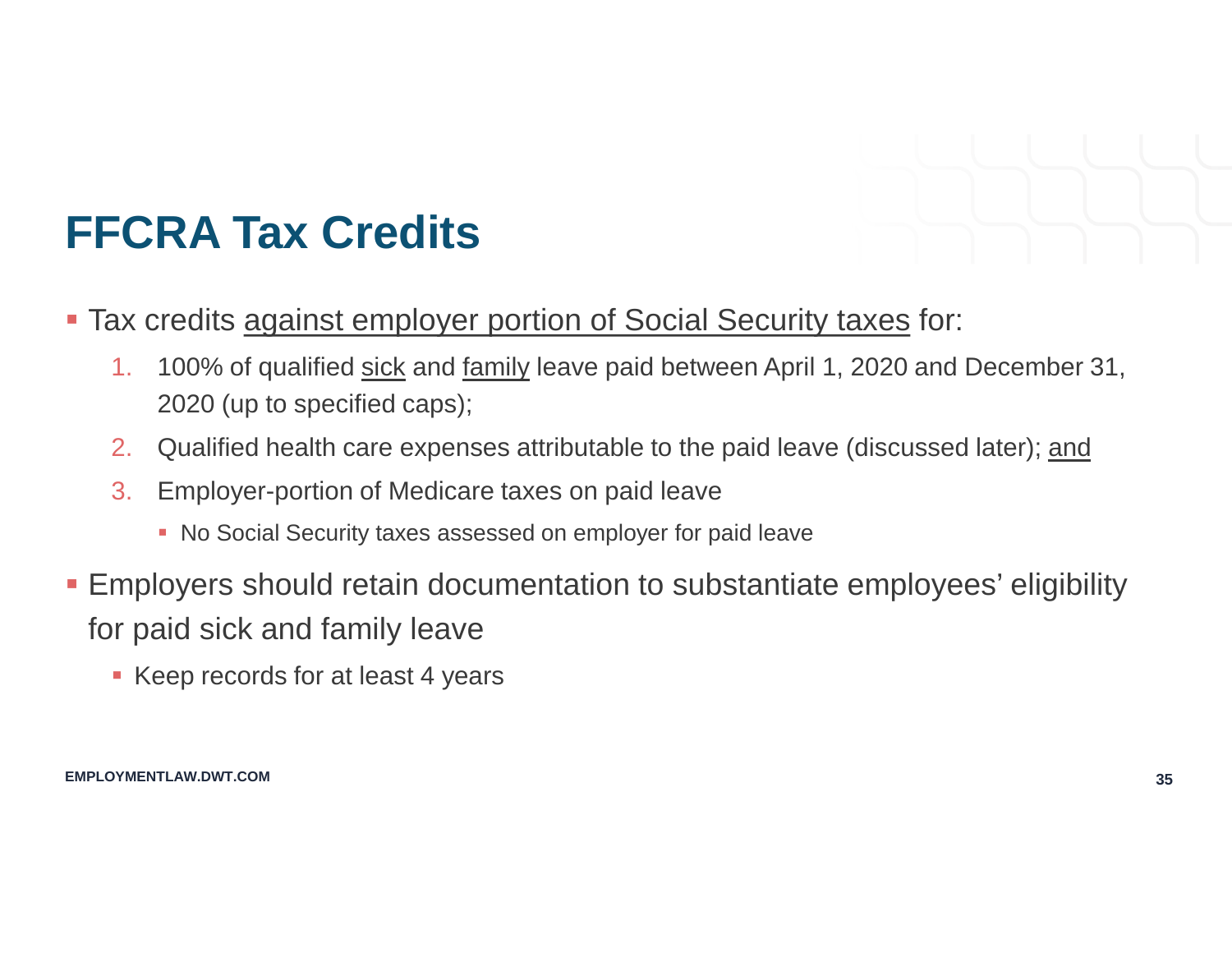# **CARES Act Employee Retention Credit**

- **Provides tax credit against employer portion of Social Security taxes to "eligible** employers":
	- To be "eligible employer," must satisfy one of the following criteria:
		- 1. Operation is fully or partially suspended due to government orders limiting commerce, travel, or group meetings due to COVID-19; or
		- 2. Gross receipts for a calendar quarter was less than 50% when compared to same quarter for 2019 (continues until the calendar quarter in which gross receipts increase to 80% when compared to same quarter for 2019)

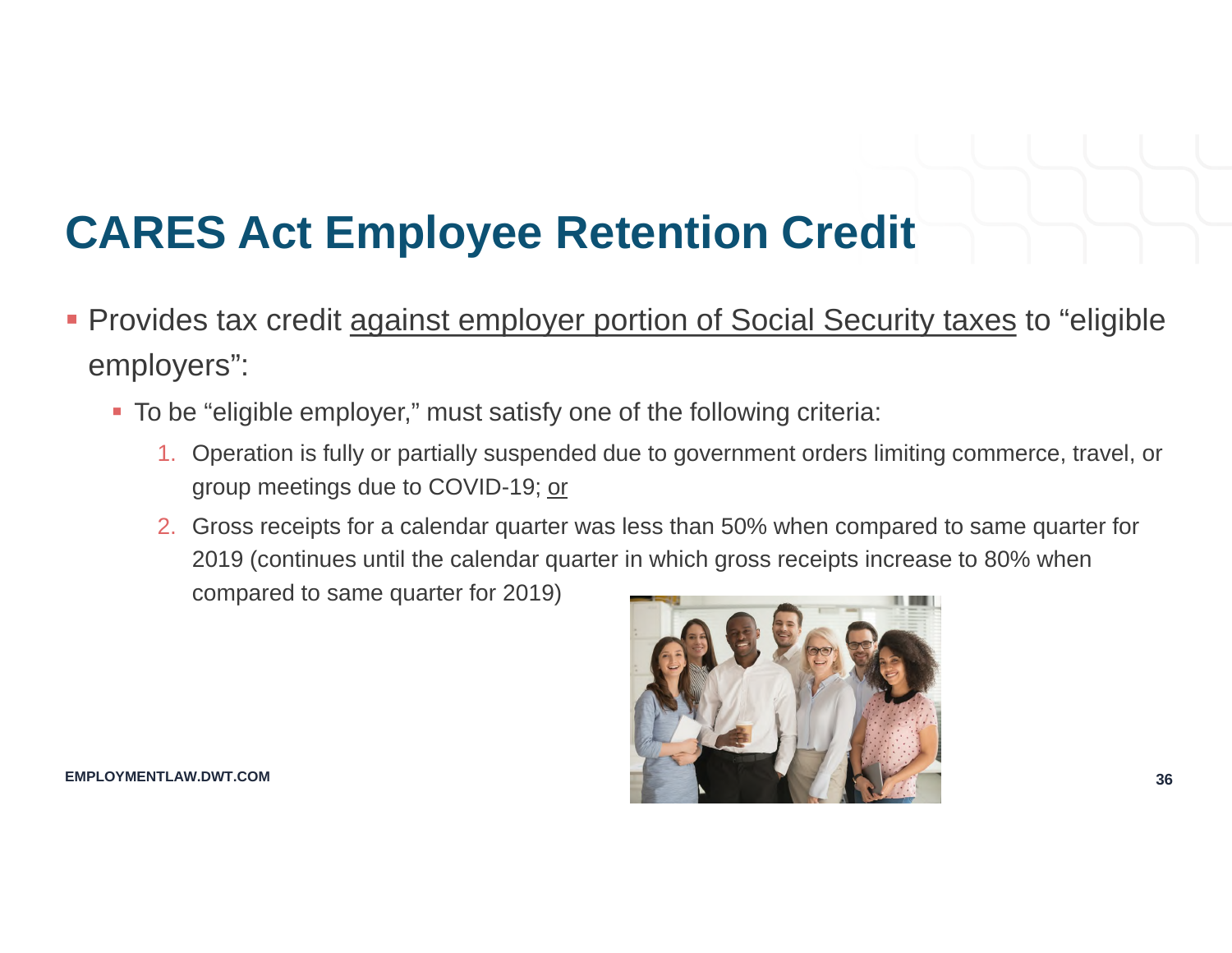# **CARES Act Employee Retention Credit**

- **.** "Qualified wages" are sum of:
	- 1. Wages paid to employees while "eligible employer";
		- Avg. of more than 100 FT employees in 2019: wages paid to employees who are not working
		- Avg. of 100 or fewer FT employees in 2019: all wages paid while "eligible employer"; **and**
	- 2. Qualified health plan expenses
- Tax credit for 50% of "qualified wages" paid after March 12, 2020 and before January 1, 2021 (while "eligible employer")
- Credit capped at \$10,000 per employee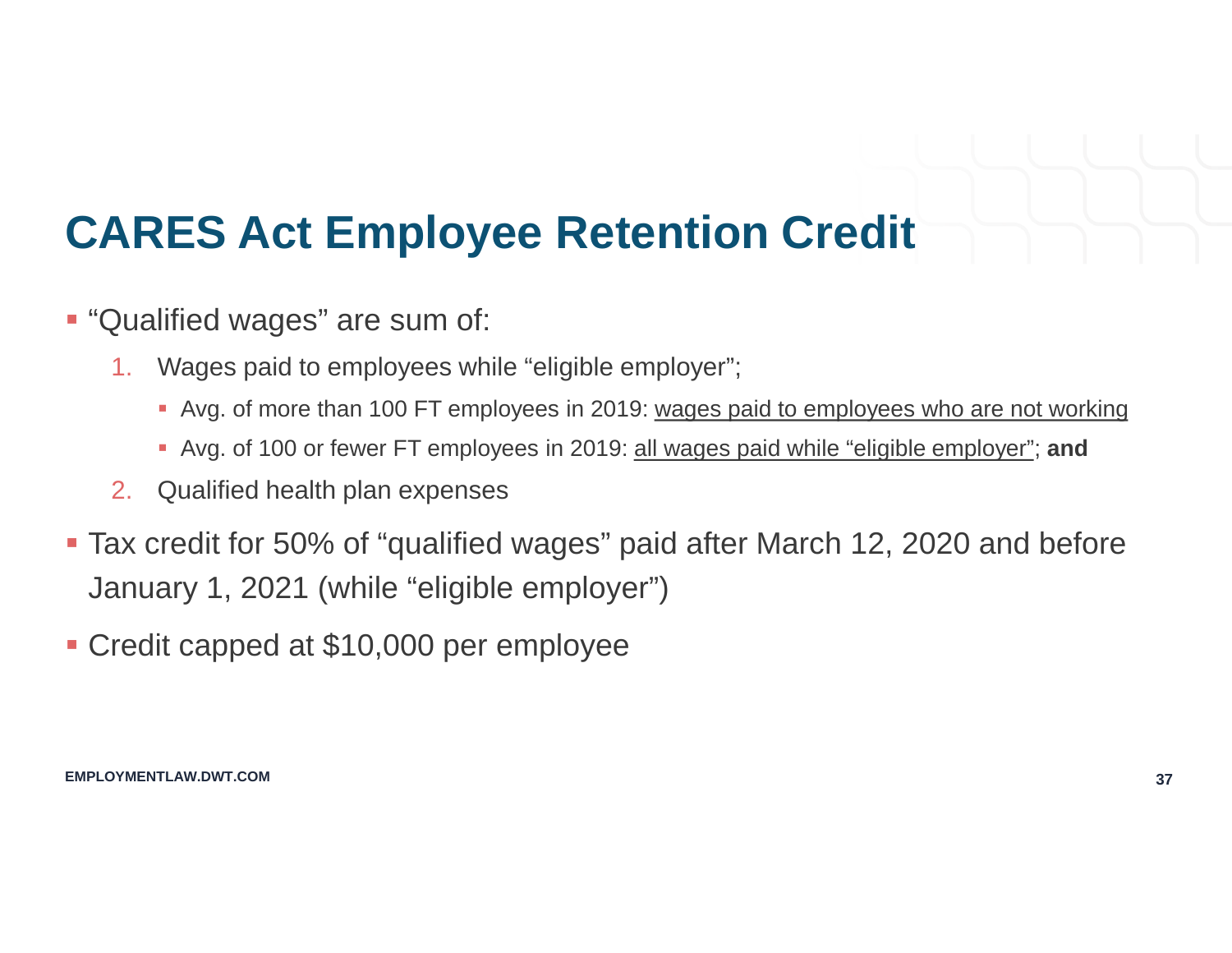

### **Qualified Health Plan Expenses**

- **Same definition under both FFCRA and CARES Act**
- Amounts paid by employer to maintain a group health plan and allocable to wages paid that are eligible for tax credit
	- Includes portion of cost paid by employer and portion paid by employees on pre-tax basis
	- **Excludes portion paid by employees on after-tax basis**
- **IRS** guidance states "any reasonable method" can be used for determining and allocating "qualified health plan expenses" (e.g., use COBRA premium divided by number of work days)
- Employer contributions to HRA or health FSA count as "qualified health plan expenses"
	- But employer contributions to HSA, Archer MSA, or QSEHRA do not count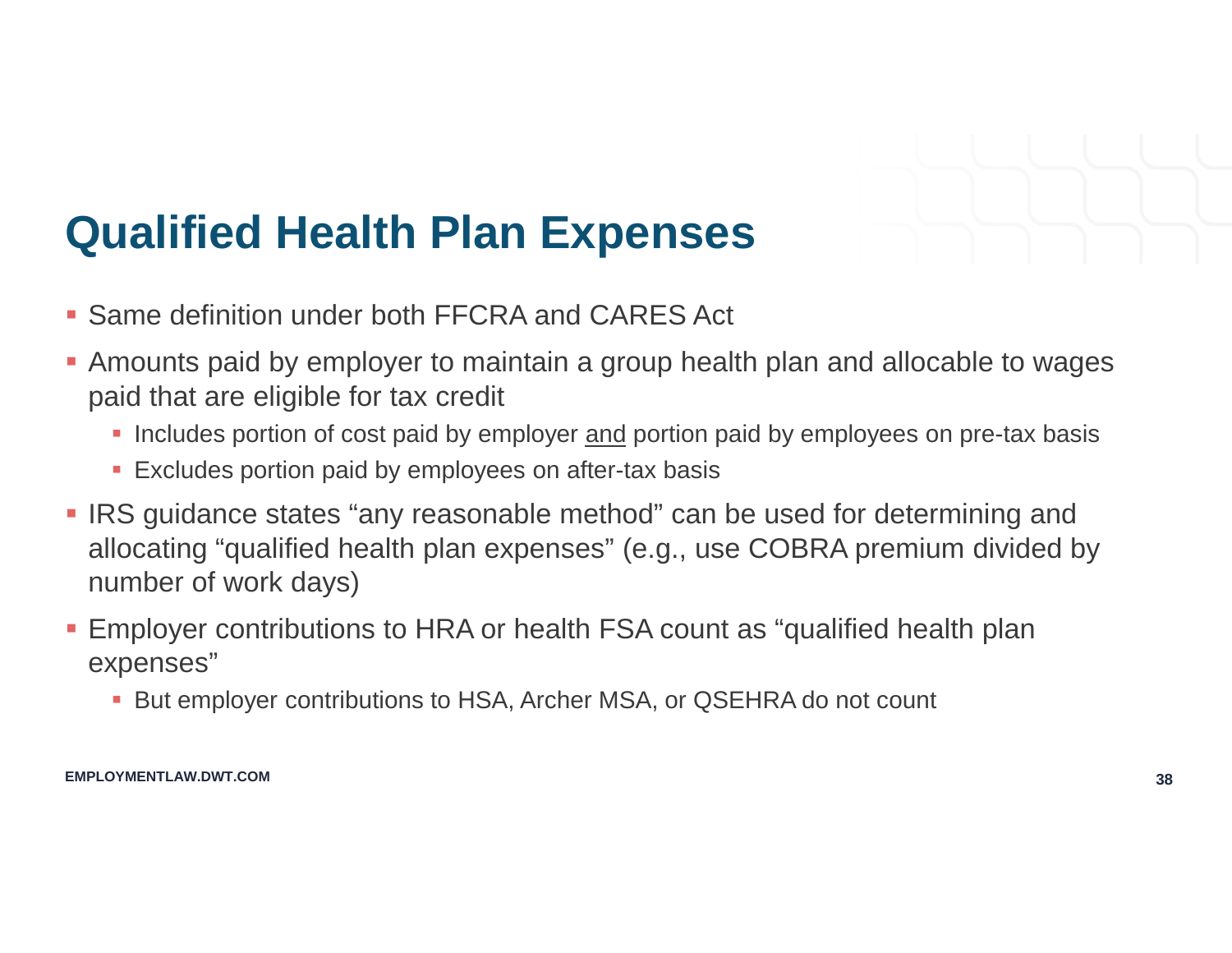# **How to Claim Tax Credits Under Either Law**

- Credits only apply to employer portion of Social Security tax, but...
	- Employers can reduce all quarterly payroll withholdings (i.e., employer and employee portion of Social Security and Medicare taxes and employees' withheld income tax) by amount of anticipated credit for quarter
- **If the reduction is insufficient to fund wages or leave amounts for quarter,** employers can request an advance credit from the IRS for remaining amounts
	- **IRS has issued Form 7200 for this purpose and expects to start issuing credits starting in** April
- **Refundability: If credits exceed employer's Social Security tax obligation,** excess is treated as overpayment (and can be refunded to employer)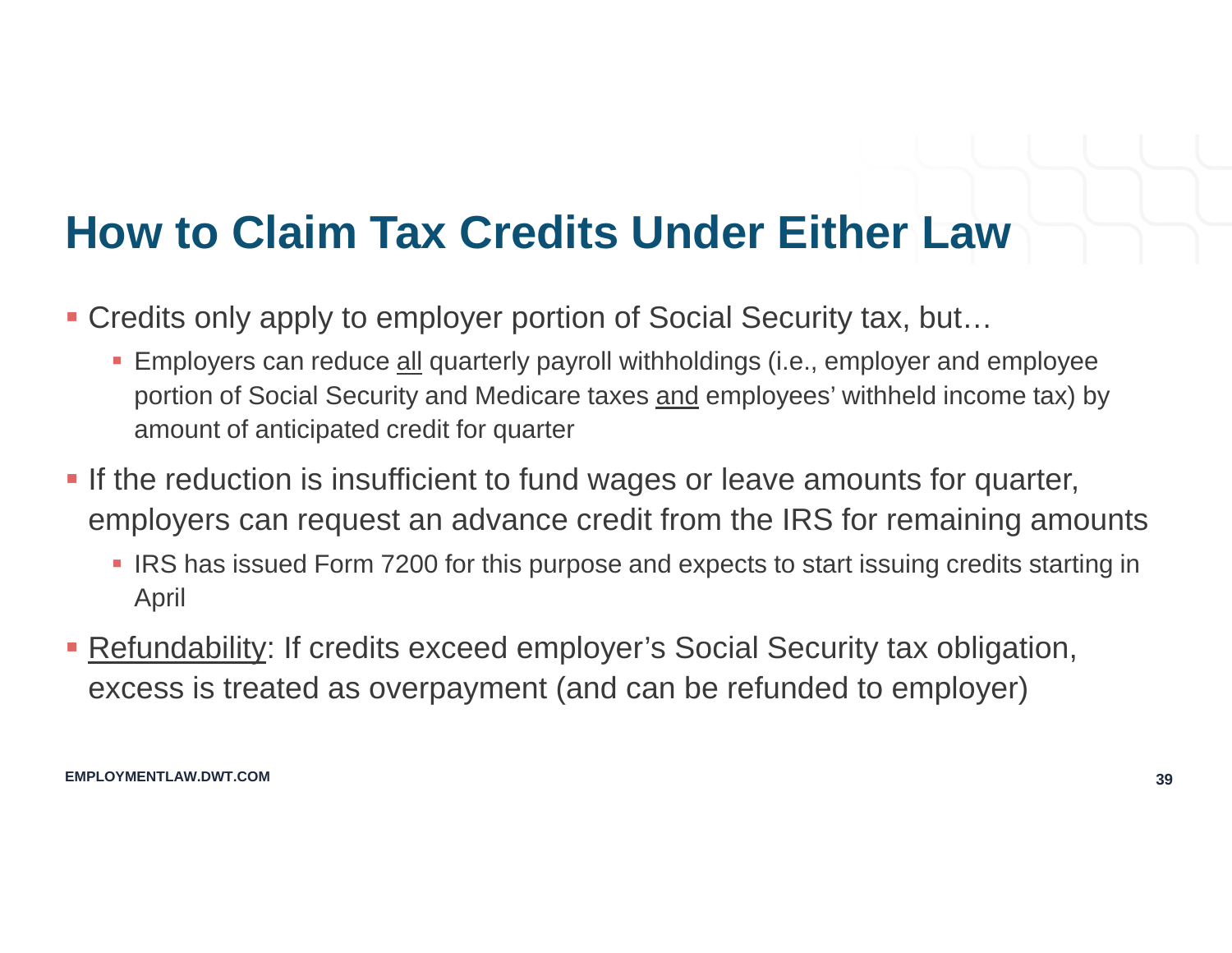

#### **Other Limitations**

**Credits under both laws available to tax-exempt, but not governmental employers**

**Employer can receive tax credits under both laws, but not for the same wage payments**

**Employer who receives tax credits for paid leave under FFCRA is eligible to have that leave counted for purposes of an SBA loan, but not for purposes of loan forgiveness**

**Employer who receives SBA loan is ineligible to receive employee retention tax credit under CARES Act**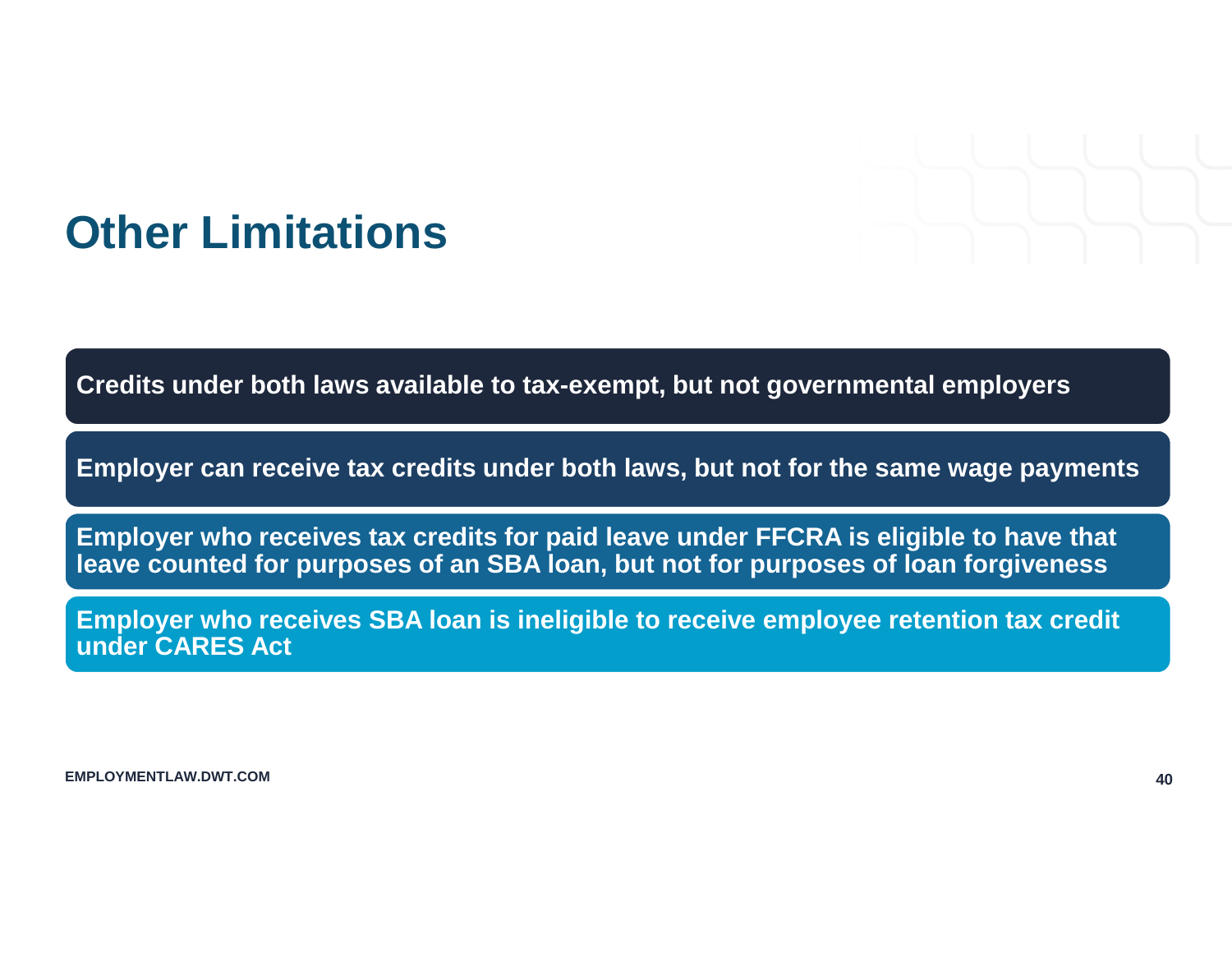### **Deferred Payment of Social Security Taxes**

- Under CARES Act, employers can delay payment of their portion of Social Security taxes incurred between March 27, 2020 and December 31, 2020:
	- 50 percent can be delayed until December 31, 2021
	- Other 50 percent can be delayed until December 31, 2022
- Deferred payment not available to employers who have loan forgiven under Paycheck Protection Program of CARES Act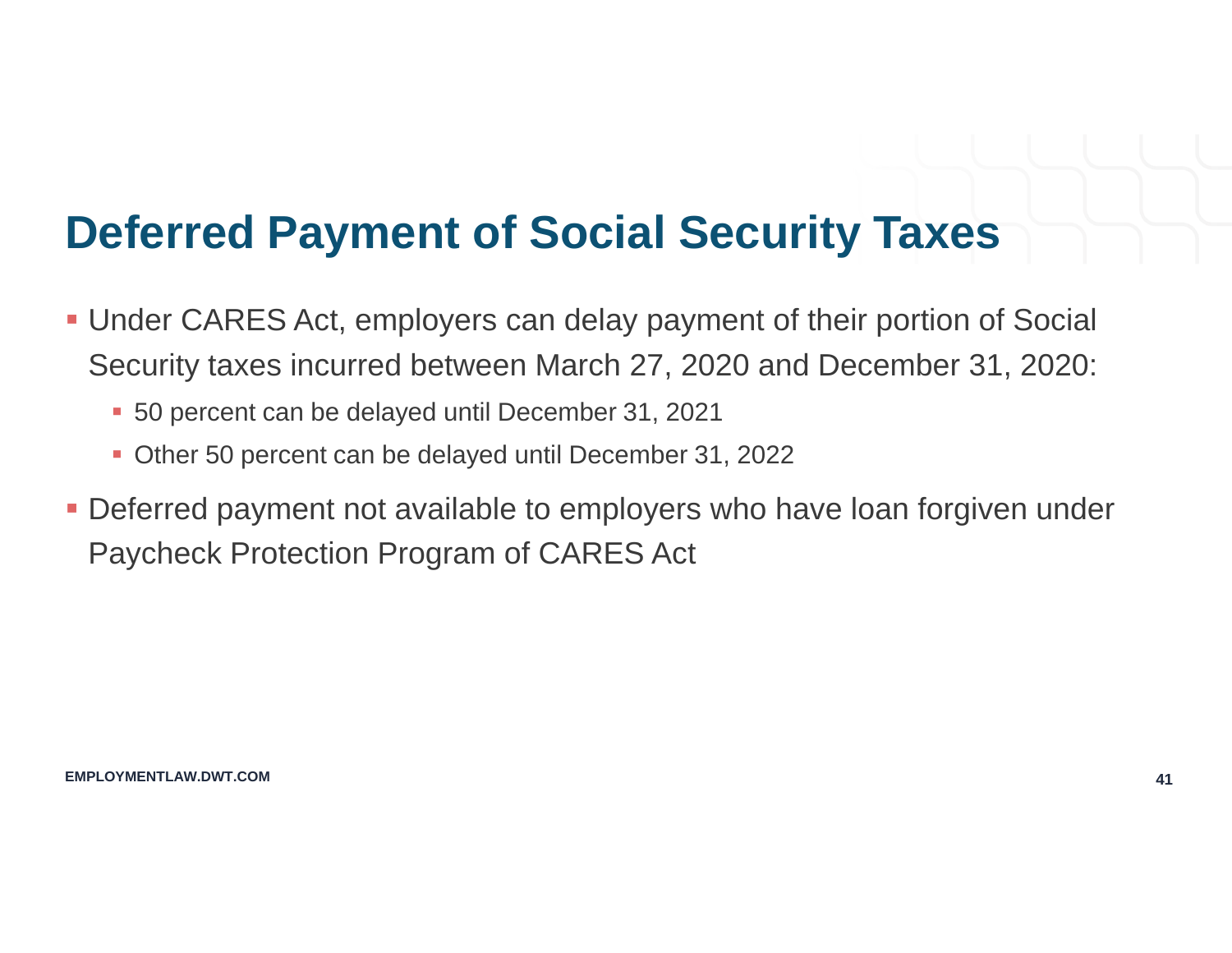# **Overview of Financial Relief Programs**

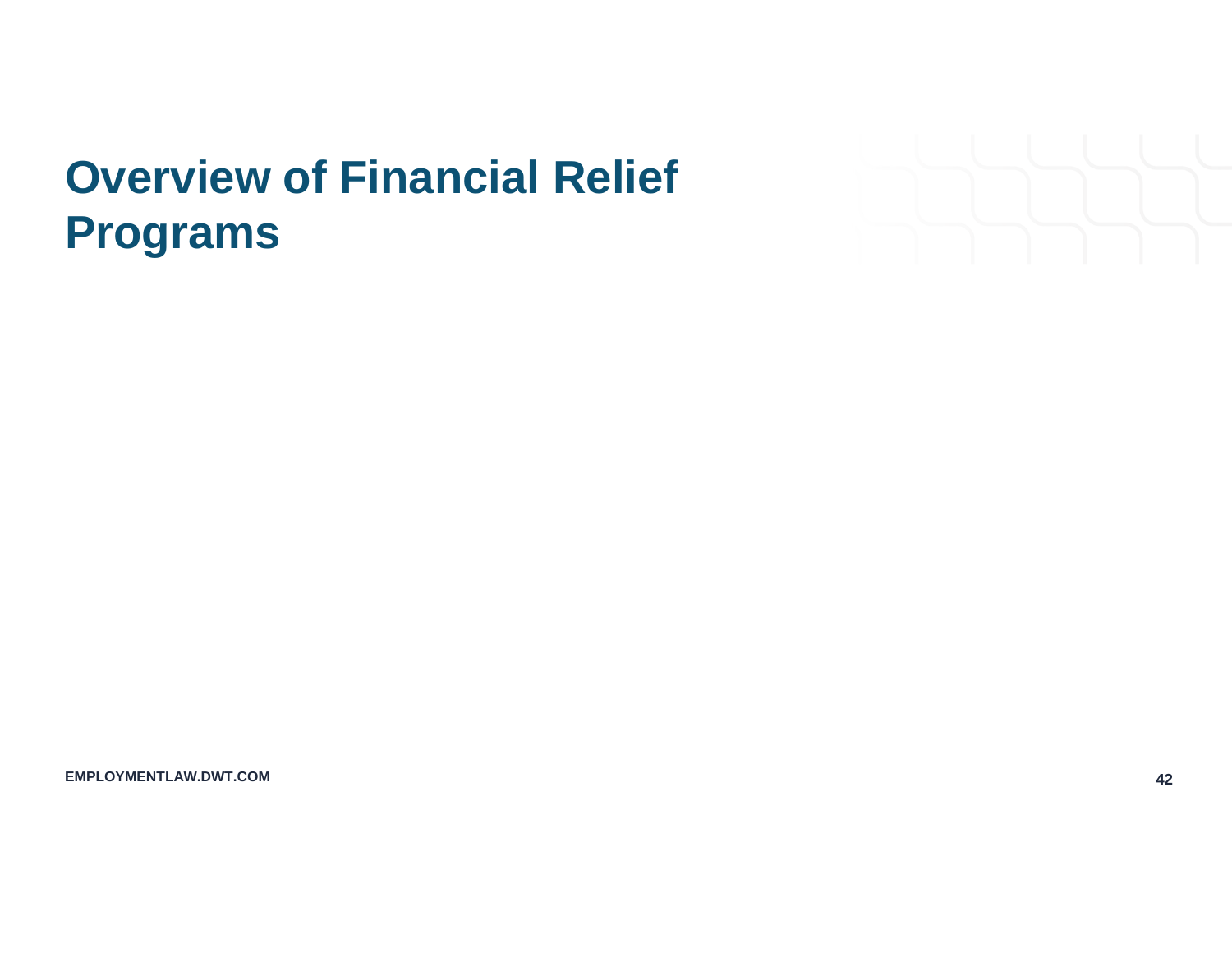

### **CARES Act Programs**

- There are two SBA Programs (**PPP** and **EIDL**) and one non-SBA Loan
	- **PPP maximum loan \$10 Million and EIDL \$2 Million**
	- **PPP** loan terms 1% interest, 6 month deferral, 2 year payback, no guarantees or collateral required
- **PPP loan can be forgiven at least 75% must be payroll costs**
- **EIDL loan only, may impact PPP**

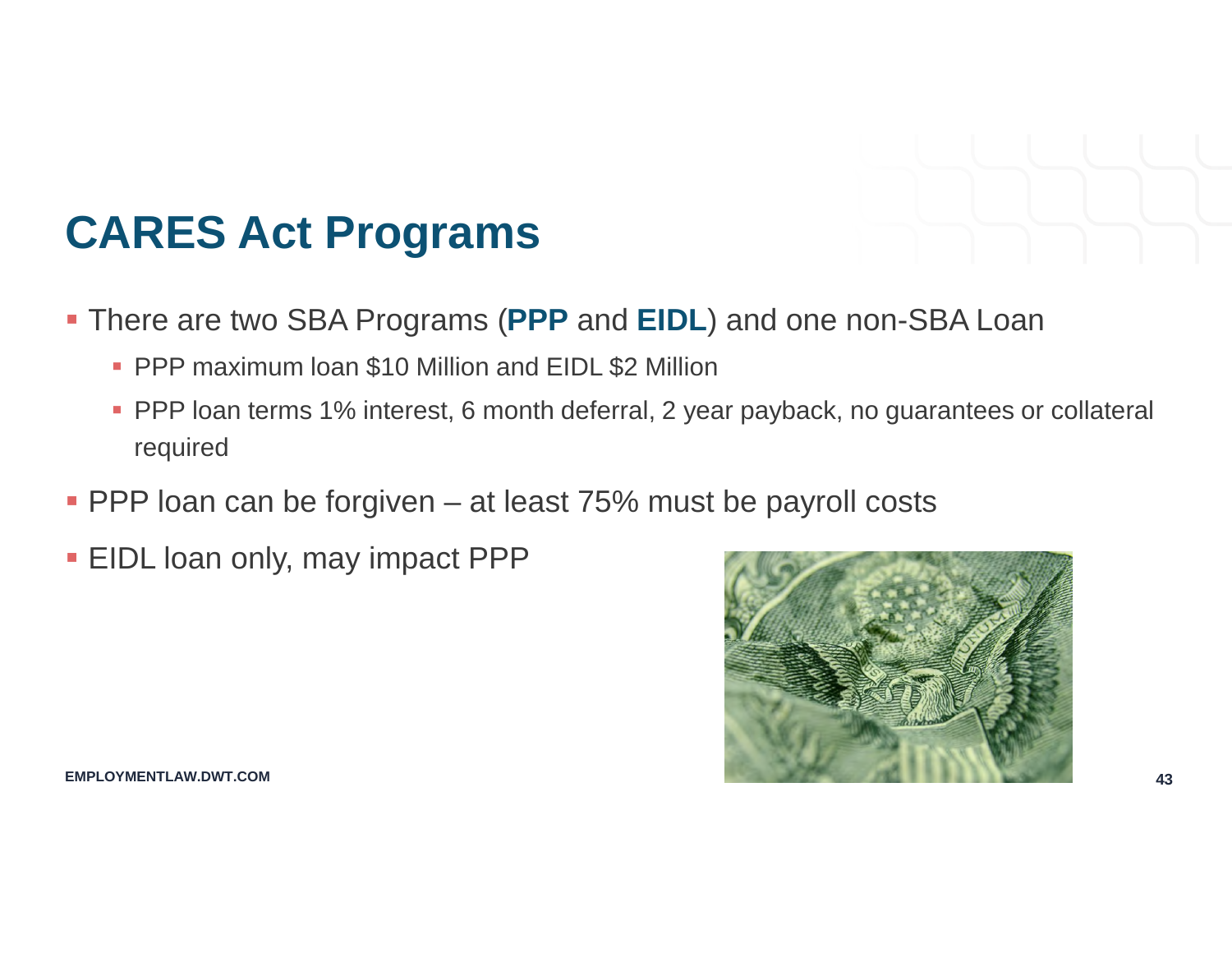

#### **CARES Act Programs, cont.**

**Eligibility broader than standard SBA, but must check whether and, if so, how Affiliation Rules apply and then do payroll analyses**

**Employer size limitations – generally 500 with a per location exception for Hospitality and some industries have SBA authorized higher limits**

**New PPP and EIDL Application forms April 3 on SBA website – FIRST COME, FIRST SERVED**

**Title IV – non-SBA loan for companies 500 – 10,000 employees**